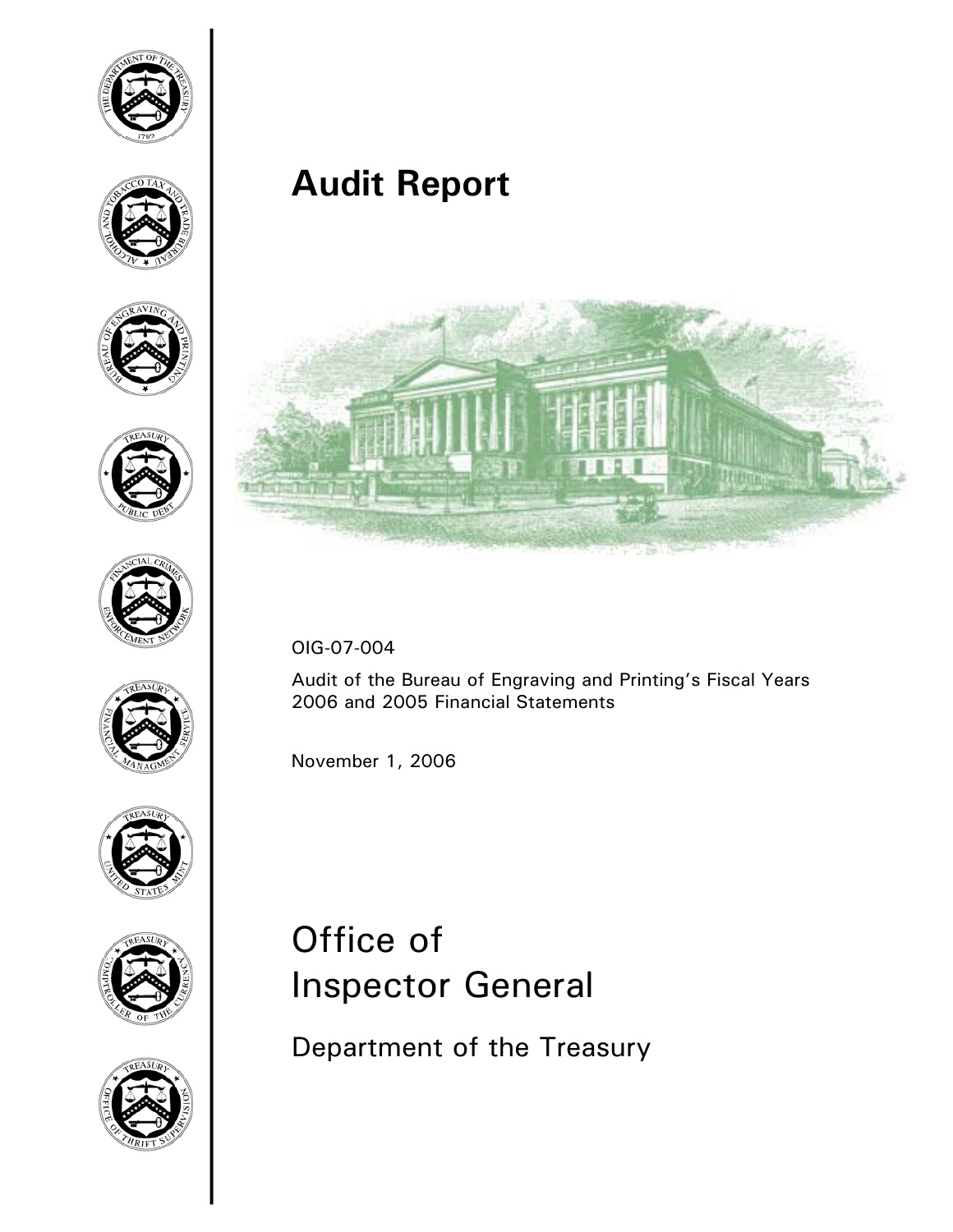

**INSPECTOR GENERAL**

November 1, 2006

# **MEMORANDUM FOR LARRY R. FELIX, DIRECTOR BUREAU OF ENGRAVING AND PRINTING**

FROM: Michael Fitzgerald *Michael Titzgardt* 

Acting Deputy Assistant Inspector General for Financial Management and Information Technology Audits

**SUBJECT:** Audit of the Bureau of Engraving and Printing's Fiscal Years 2006 and 2005 Financial Statements

I am pleased to transmit the attached audited Bureau of Engraving and Printing (BEP) financial statements for fiscal years 2006 and 2005. We contracted with the independent certified public accounting firm KPMG LLP, an Independent Public Accountant (IPA), to audit the financial statements of BEP as of September 30, 2006 and for the year then ended. The accompanying financial statements of BEP as of September 30, 2005, and for the year then ended were audited by Ernst & Young LLP, another IPA, whose report dated October 25, 2005, expressed an unqualified opinion. Both contracts required that the audits be performed in accordance with generally accepted government auditing standards; applicable provisions of Office of Management and Budget Bulletin No. 06-03, *Audit Requirements for Federal Financial Statements;* and the *GAO/PCIE Financial Audit Manual*.

The following reports, prepared by KPMG LLP, are incorporated in the attachment:

- Independent Auditors' Report;
- Independent Auditors' Report on Internal Control Over Financial Reporting; and
- Independent Auditors' Report on Compliance and Other Matters

In its audit, KPMG LLP found that the financial statements were fairly presented, in all material respects, in conformity with accounting principles generally accepted in the United States of America. KPMG LLP also found that BEP management's assertion that it maintained effective internal control over financial reporting as of September 30, 2006 was fairly stated in all material respects. However, KPMG LLP's Report on Internal Control Over Financial Reporting contained one reportable condition related to controls over inventory held by others, which was not considered a material weakness. KPMG LLP found no instances of reportable noncompliance with laws and regulations tested.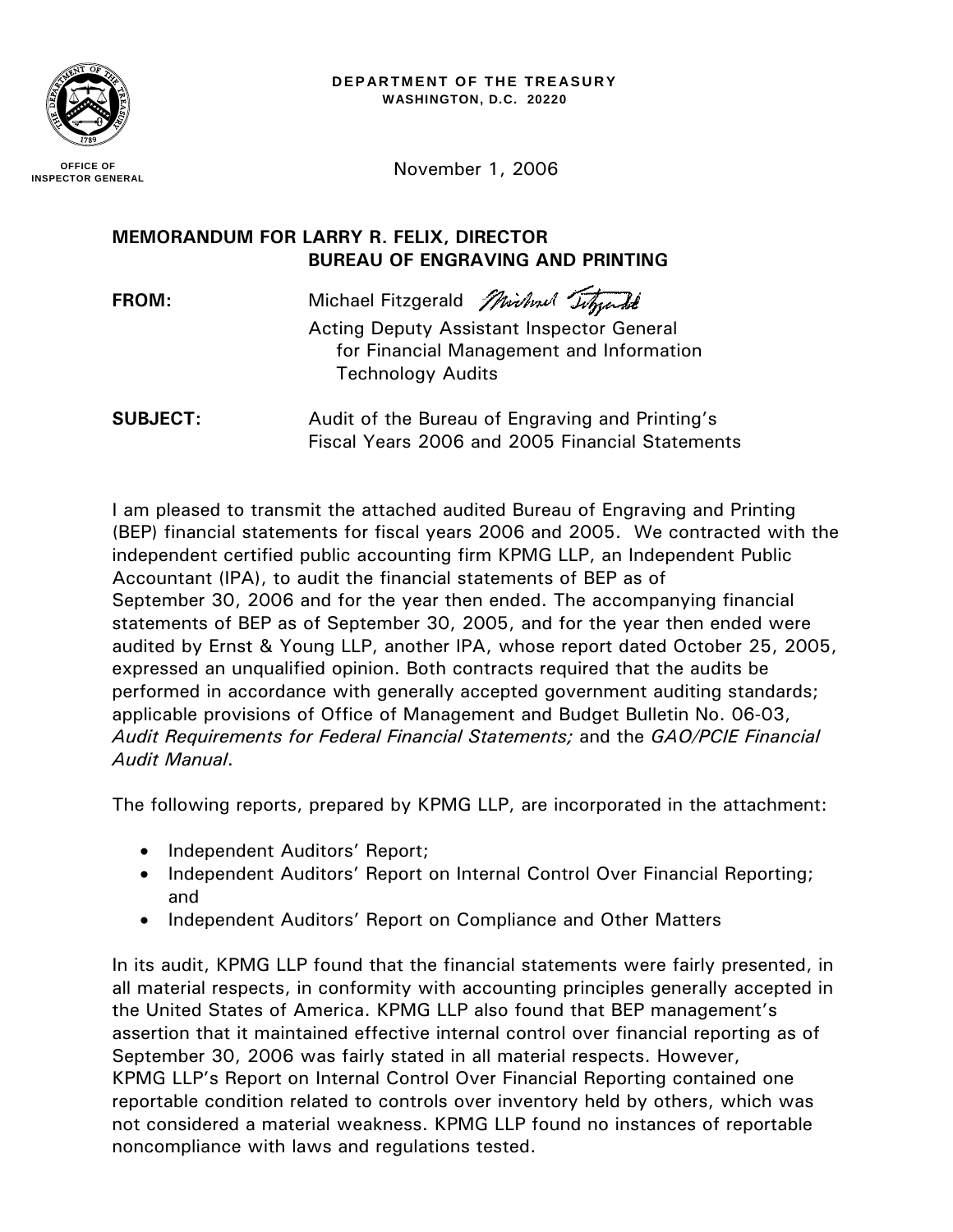KPMG LLP also issued a management letter dated October 27, 2006, discussing other matters involving internal control over financial reporting and its operation that were identified during the audit but were not required to be included in the auditors' reports.

In connection with the contract, we reviewed KPMG LLP's reports and related documentation and inquired of its representatives. Our review, as differentiated from an audit in accordance with generally accepted government auditing standards, was not intended to enable us to express, and we do not express, an opinion on the financial statements or BEP management's assertion on the effectiveness of internal control over financial reporting, or a conclusion on compliance with laws and regulations. KPMG LLP is responsible for the attached auditors' reports dated October 27, 2006 and the conclusions expressed in the reports. However, our review disclosed no instances where KPMG LLP did not comply, in all material respects, with generally accepted government auditing standards.

Should you have any questions, please contact me at (202) 927-5789.

Attachment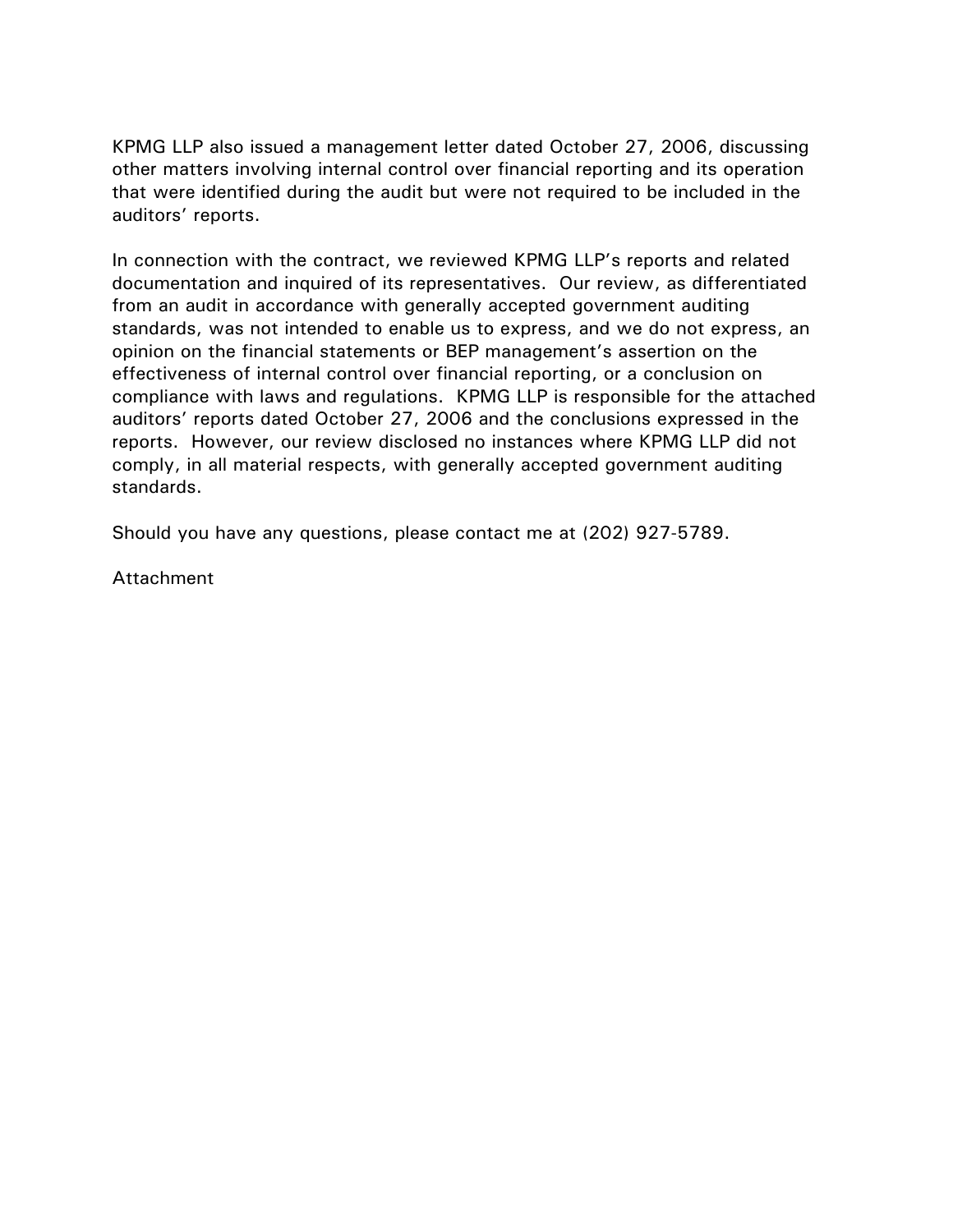**Financial Statements** 

# **Years ended September 30, 2006 and 2005**

(With Independent Auditors' Reports Thereon)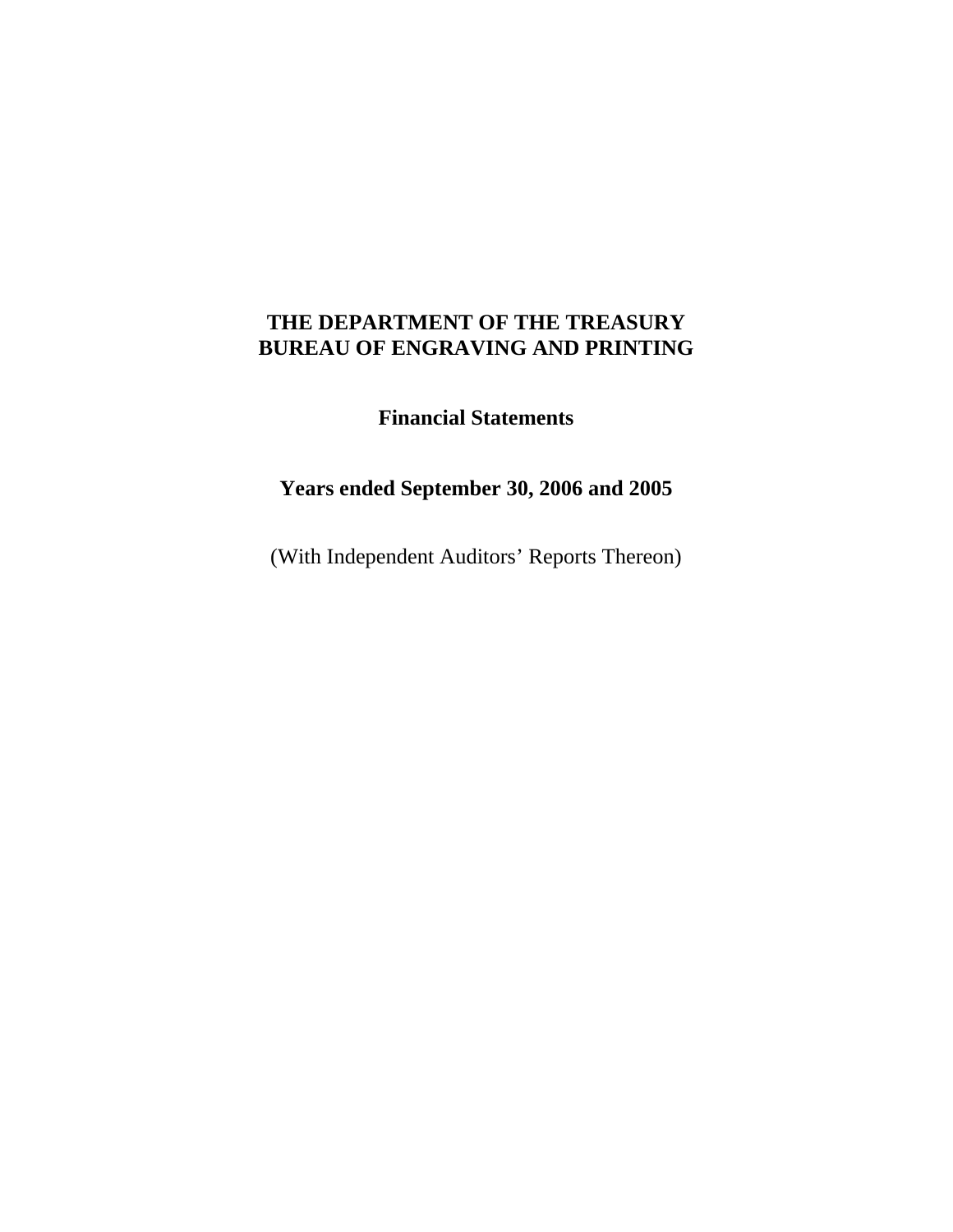#### **THE DEPARTMENT OF THE TREASURY BUREAU OF ENGRAVING AND PRINTING FINANCIAL STATEMENTS FOR THE YEARS ENDED SEPTEMBER 30, 2006 AND 2005**

**TABLE OF CONTENTS**

| <b>MANAGEMENT'S REPORT</b>                        |  |
|---------------------------------------------------|--|
|                                                   |  |
| <b>INDEPENDENT AUDITORS' REPORT</b>               |  |
|                                                   |  |
| <b>INDEPENDENT AUDITORS' REPORT ON COMPLIANCE</b> |  |
|                                                   |  |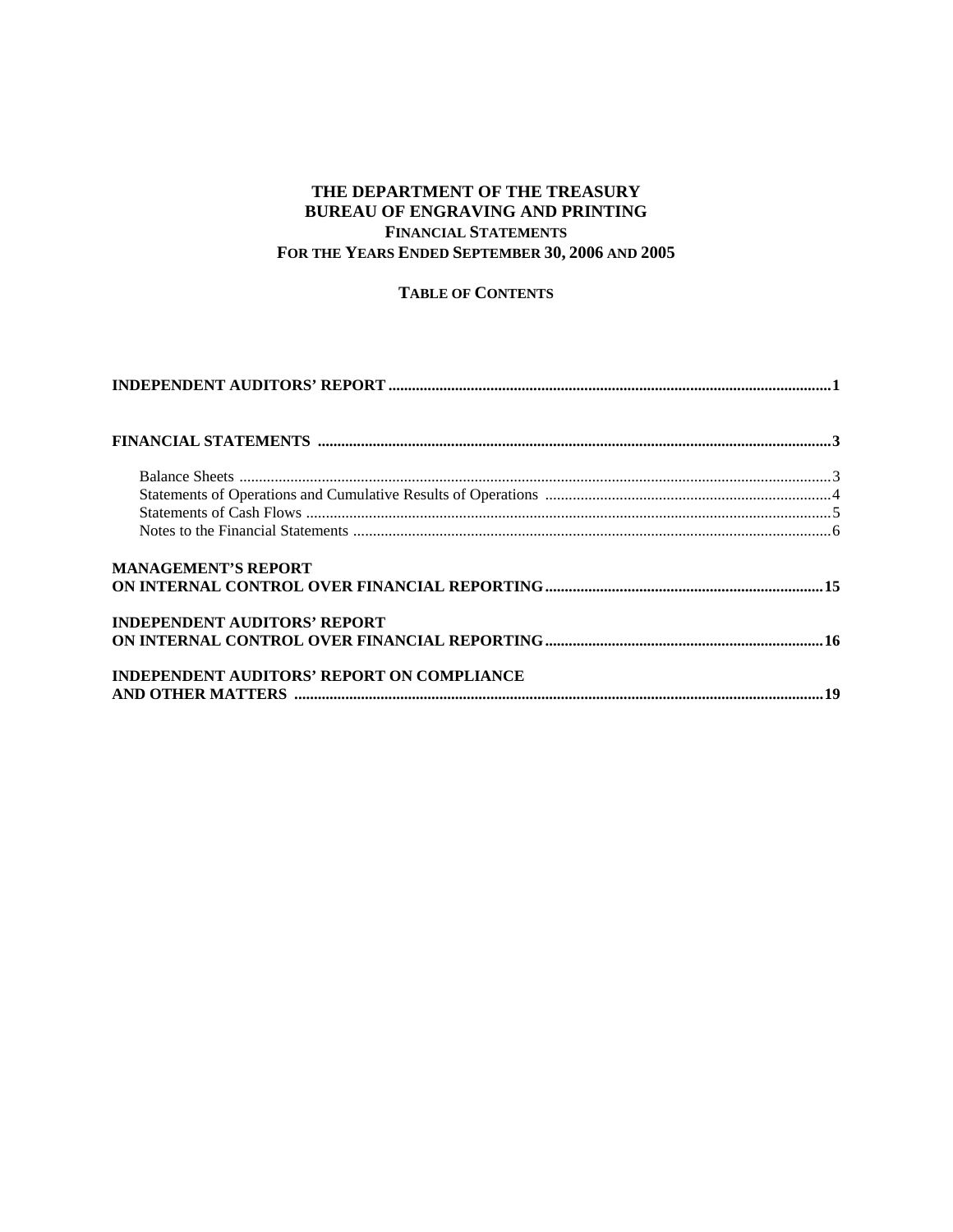

**KPMG LLP**  2001 M Street, NW Washington, DC 20036

#### **Independent Auditors' Report**

The Inspector General, Department of the Treasury and The Director of the Bureau of Engraving and Printing, Department of the Treasury:

We have audited the accompanying balance sheet of the Bureau of Engraving and Printing (Bureau) as of September 30, 2006, and the related statements of operations and cumulative results of operations and cash flows (hereinafter referred to as "financial statements") for the year then ended. These financial statements are the responsibility of the Bureau's management. Our responsibility is to express an opinion on these financial statements based on our audit. The accompanying financial statements of the Bureau as of and for the year ended September 30, 2005, were audited by other auditors whose report thereon, dated October 25, 2005, expressed an unqualified opinion on those financial statements.

We conducted our audit in accordance with auditing standards generally accepted in the United States of America; the standards applicable to financial audits contained in *Government Auditing Standards*, issued by the Comptroller General of the United States; and Office of Management and Budget (OMB) Bulletin No. 06-03, *Audit Requirements for Federal Financial Statements*. Those standards and OMB Bulletin No. 06-03 require that we plan and perform the audit to obtain reasonable assurance about whether the financial statements are free of material misstatement. An audit includes examining, on a test basis, evidence supporting the amounts and disclosures in the financial statements, assessing the accounting principles used and significant estimates made by management, as well as evaluating the overall financial statement presentation. We believe that our audit provides a reasonable basis for our opinion.

In our opinion, the 2006 financial statements referred to above present fairly, in all material respects, the financial position of the Bureau of Engraving and Printing as of September 30, 2006, and the results of its operations and its cash flows for the year then ended in conformity with U.S. generally accepted accounting principles.

As discussed in Note 2 to the financial statements, effective October 1, 2005, the Bureau adopted Financial Accounting Standards Board Interpretation No. 47, *Accounting for Conditional Asset Retirement Obligations.*

We have also examined management's assertion that the Bureau maintained effective internal control over financial reporting as of September 30, 2006, and have issued our report thereon dated October 27, 2006. That report is an integral part of an audit performed in accordance with *Government Auditing Standards* and should be read in conjunction with this report in assessing the results of our audit.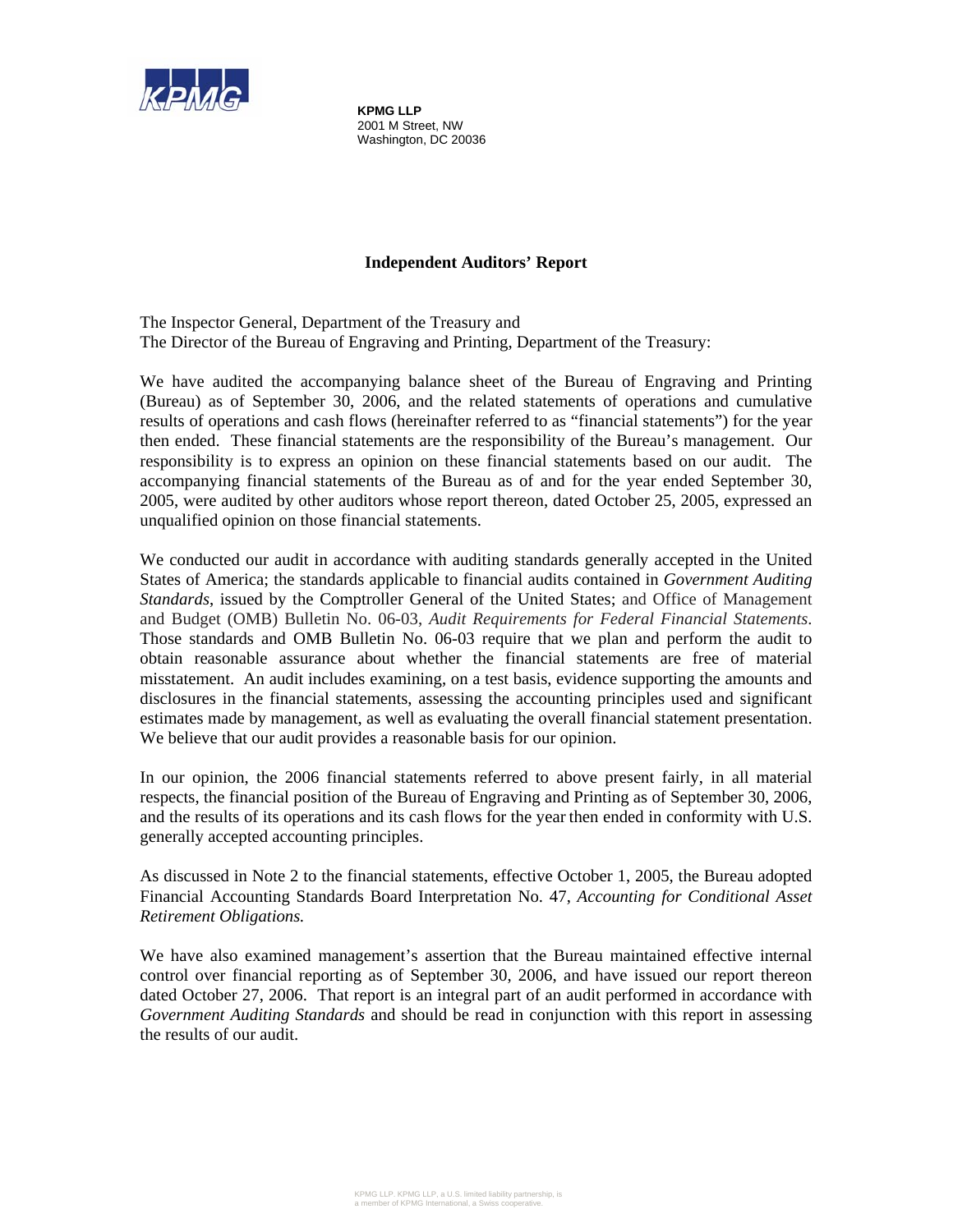

In accordance with *Government Auditing Standards*, we have also issued our report dated October 27, 2006, on our tests of the Bureau's compliance with certain provisions of laws, regulations, contracts, and other matters. The purpose of that report is to describe the scope of our testing of compliance and the results of that testing, and not to provide an opinion on compliance. That report is an integral part of an audit performed in accordance with *Government Auditing Standards* and should be read in conjunction with this report in assessing the results of our audit.



October 27, 2006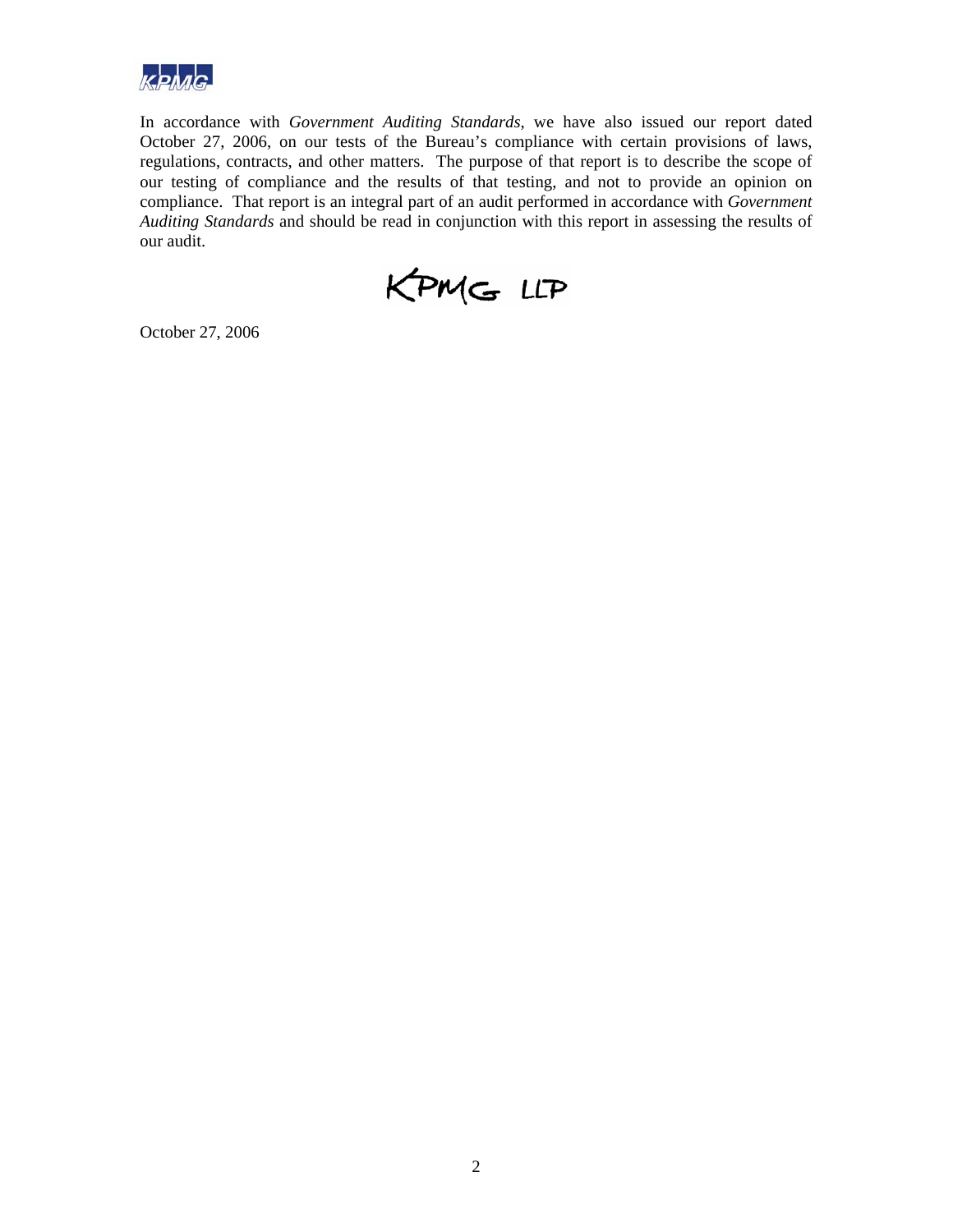#### Balance Sheets

# As of September 30, 2006 and 2005

|                                                                                                         |               | 2006                                 | 2005                                        |
|---------------------------------------------------------------------------------------------------------|---------------|--------------------------------------|---------------------------------------------|
|                                                                                                         |               |                                      | (In Thousands)                              |
| <b>ASSETS</b><br>Current assets                                                                         |               |                                      |                                             |
| Cash (Note 3)<br>Accounts receivable (Note 10)<br>Inventories, net (Note 4)<br>Prepaid expenses         | \$            | 164,729<br>33,032<br>83,516<br>4,321 | \$.<br>183,250<br>42,038<br>75,246<br>3,675 |
| Total current assets                                                                                    |               | 285,598                              | 304,209                                     |
| Property and equipment, net (Note 5)                                                                    |               | 250,364                              | 249,403                                     |
| Other assets, net (Note 6)                                                                              |               | 17,525                               | 17,322                                      |
| <b>Total assets</b>                                                                                     | \$            | 553,487                              | 570,934<br>\$                               |
| <b>LIABILITIES AND EQUITY</b><br>Liabilities<br>Current liabilities (Notes 7 and 8)<br>Accounts payable | $\mathcal{S}$ | 11,818                               | \$<br>13,564                                |
| <b>Accrued liabilities</b><br>Advances                                                                  |               | 29,765<br>899                        | 27,815<br>3,881                             |
| Total current liabilities                                                                               |               | 42,482                               | 45,260                                      |
| Workers' compensation liability (Note 8)                                                                |               | 59,007                               | 65,097                                      |
| <b>Total liabilities</b>                                                                                |               | 101,489                              | 110,357                                     |
| Commitments and contingencies (Note 12)                                                                 |               |                                      |                                             |
| Equity<br>Invested capital<br>Cumulative results of operations                                          |               | 32,435<br>419,563                    | 32,435<br>428,142                           |
| Total equity                                                                                            |               | 451,998                              | 460,577                                     |
| Total liabilities and equity                                                                            | \$            | 553,487                              | \$<br>570,934                               |
|                                                                                                         |               |                                      |                                             |

See accompanying notes to the financial statements.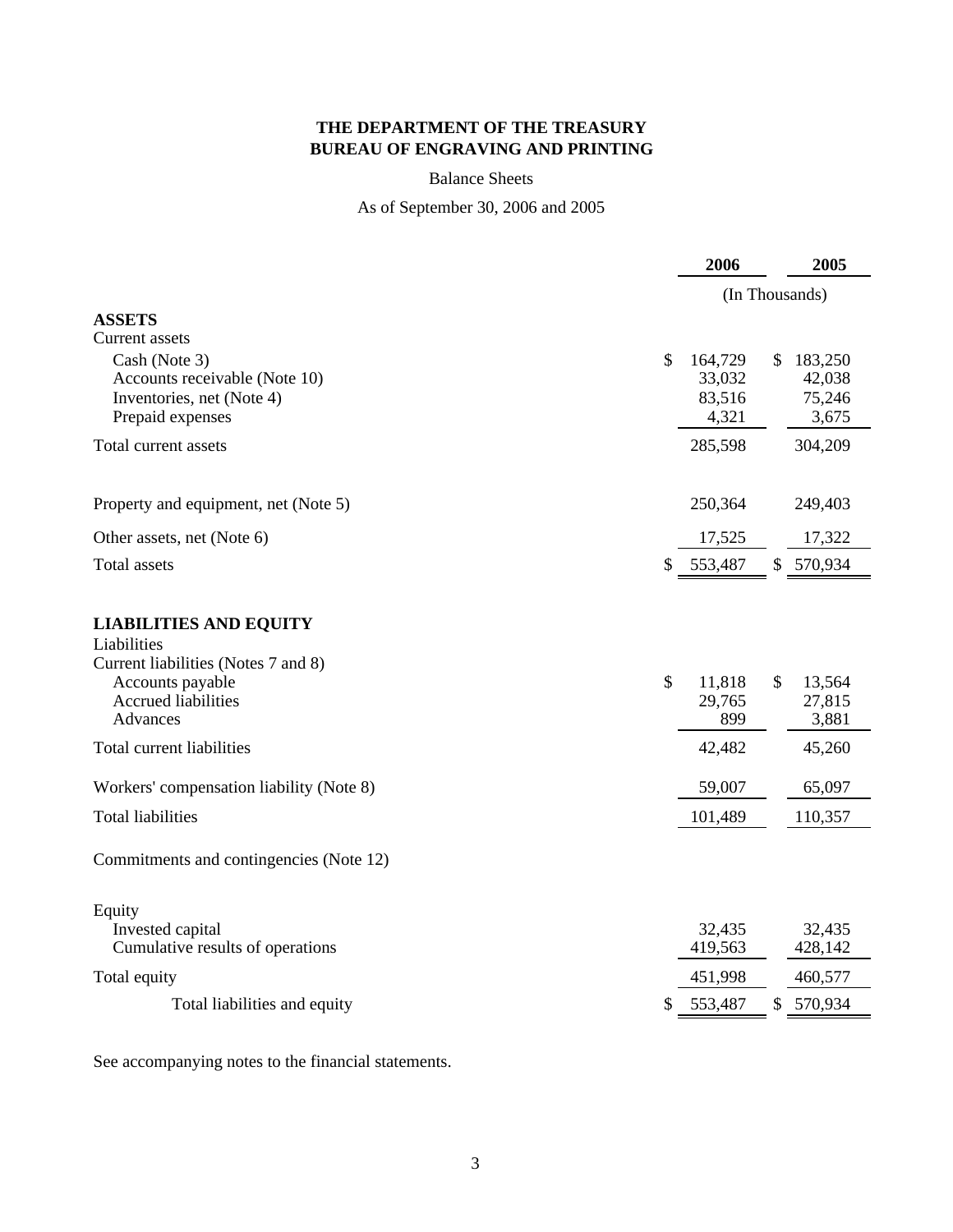# Statements of Operations and Cumulative Results of Operations For the Years Ended September 30, 2006 and 2005

|                                                                 | 2006             |    | 2005            |
|-----------------------------------------------------------------|------------------|----|-----------------|
|                                                                 | (In Thousands)   |    |                 |
| Revenue from sales (Note 10)                                    | \$<br>477,297    | \$ | 512,064         |
| Cost of goods sold                                              | 421,637          |    | 472,478         |
| Gross margin                                                    | 55,660           |    | 39,586          |
| Operating costs:                                                |                  |    |                 |
| General and administrative expenses<br>Research and development | 53,489<br>10,750 |    | 50,465<br>7,648 |
|                                                                 | 64,239           |    | 58,113          |
| Excess of expenses over revenues                                | (8,579)          |    | (18,527)        |
| Cumulative results of operations at beginning of year           | 428,142          |    | 446,669         |
| Cumulative results of operations at end of year                 | \$<br>419,563    | \$ | 428,142         |

See accompanying notes to the financial statements.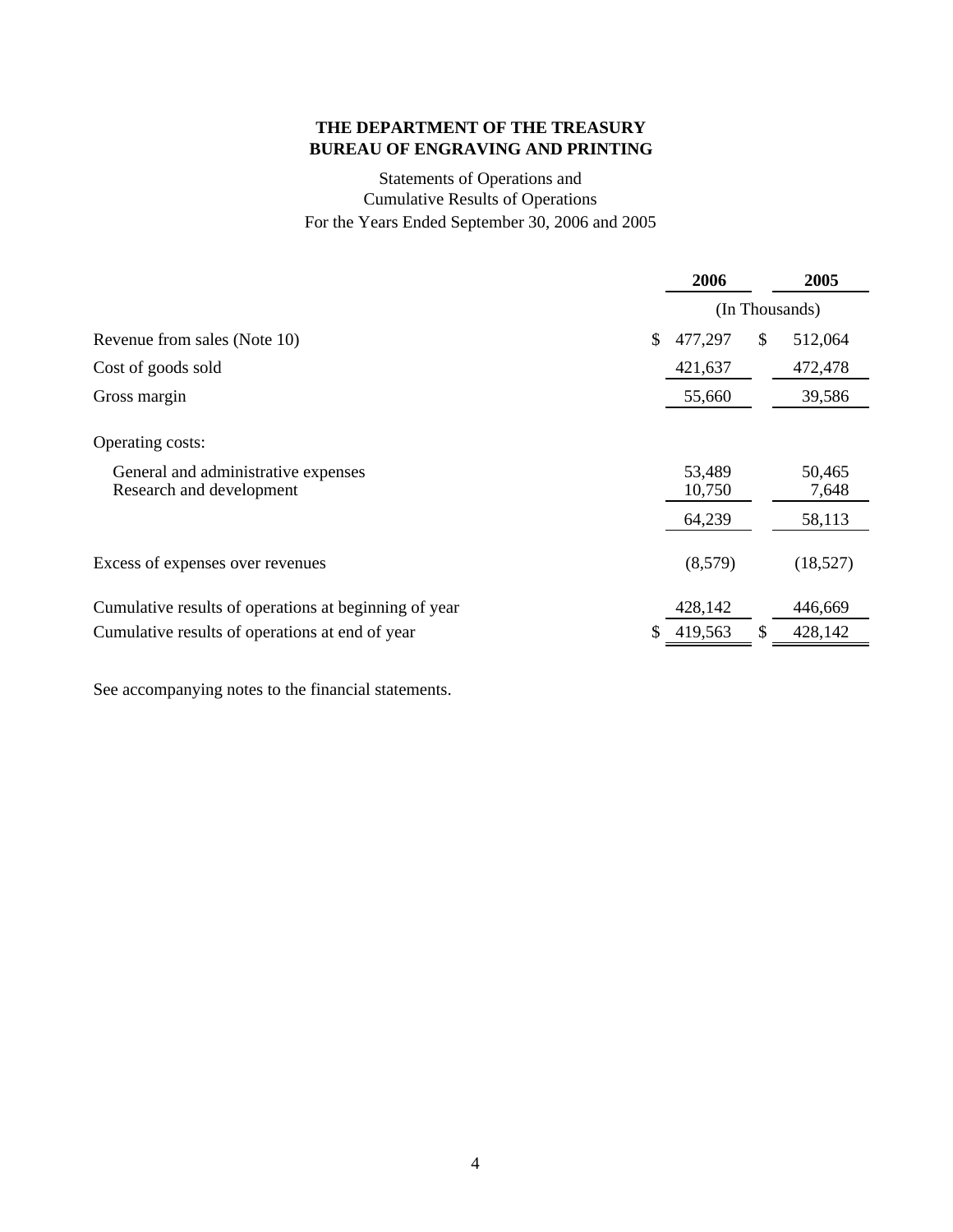#### Statements of Cash Flows For the Years Ended September 30, 2006 and 2005

|                                                                                                            | 2006           |               | 2005      |
|------------------------------------------------------------------------------------------------------------|----------------|---------------|-----------|
|                                                                                                            | (In Thousands) |               |           |
| <b>Cash flows from operating activities</b>                                                                |                |               |           |
| \$<br>Excess of expenses over revenues                                                                     | (8,579)        | $\mathcal{S}$ | (18,527)  |
| Adjustments to reconcile excess of expenses over revenues<br>to net cash provided by operating activities: |                |               |           |
| Depreciation                                                                                               | 32,484         |               | 34,618    |
| Loss from disposal of property and equipment                                                               | 104            |               | 993       |
| Changes in assets and liabilities                                                                          |                |               |           |
| Decrease in accounts receivable                                                                            | 9,006          |               | 2,569     |
| (Increase) decrease in inventories                                                                         | (8,270)        |               | 28,145    |
| Increase in prepaid expenses                                                                               | (646)          |               | (527)     |
| Increase in other assets                                                                                   | (203)          |               | (729)     |
| Decrease in accounts payable                                                                               | (1,746)        |               | (5,703)   |
| Increase (decrease) in accrued liabilities                                                                 | 1,950          |               | (3,165)   |
| (Decrease) increase in advances                                                                            | (2,982)        |               | 3,420     |
| Decrease in workers' compensation costs                                                                    | (6,090)        |               | (2,800)   |
| Net cash provided by operating activities                                                                  | 15,028         |               | 38,294    |
| <b>Cash flows from investing activities</b>                                                                |                |               |           |
| Purchases of property and equipment                                                                        | (33,549)       |               | (23, 972) |
| Net cash used in investing activities                                                                      | (33, 549)      |               | (23, 972) |
| Net (decrease) increase in cash                                                                            | (18, 521)      |               | 14,322    |
| Cash at beginning of year                                                                                  | 183,250        |               | 168,928   |
| Cash at end of year                                                                                        | 164,729        | $\mathcal{S}$ | 183,250   |

See accompanying notes to the financial statements.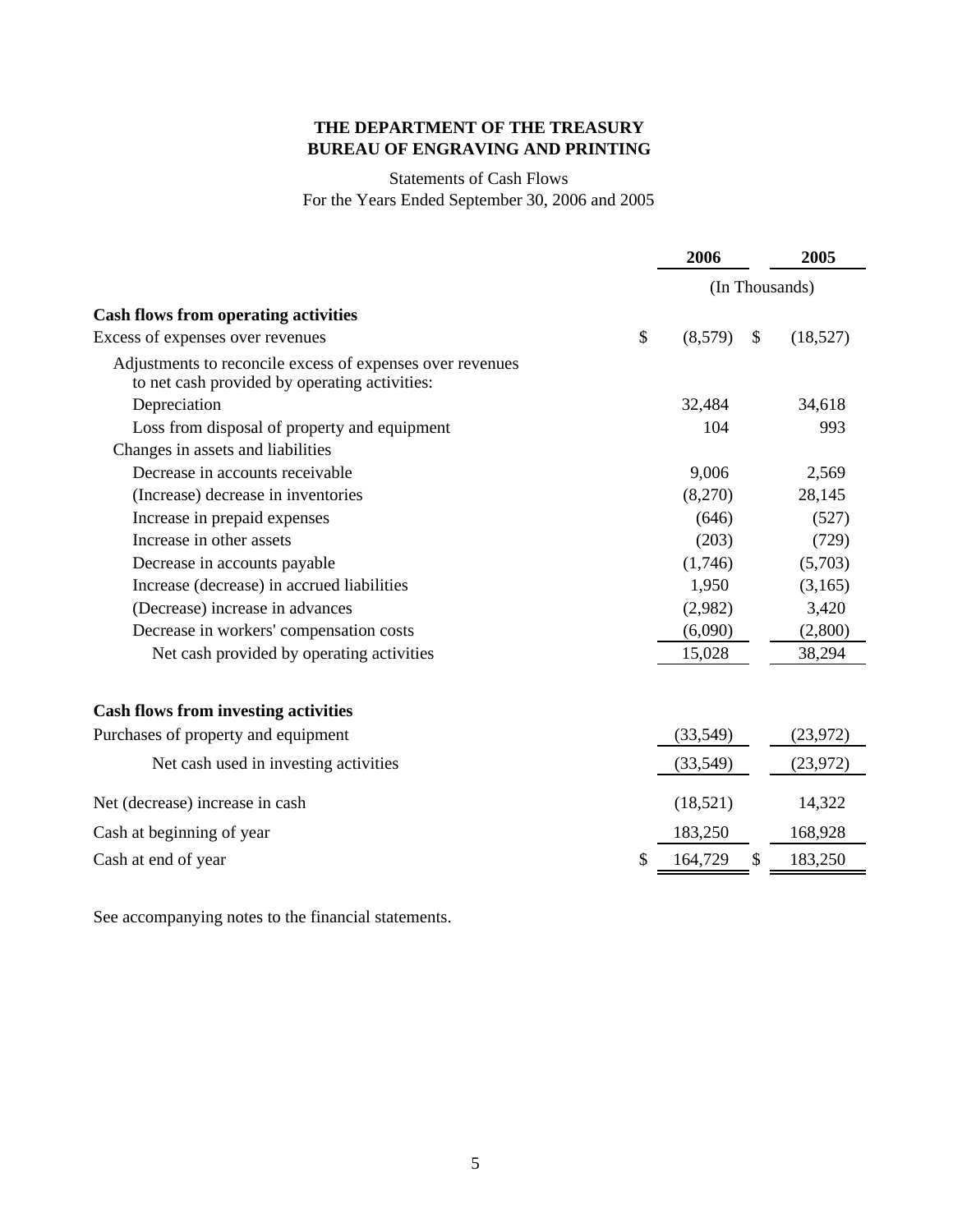Notes to the Financial Statements September 30, 2006 and 2005

#### **1. Reporting Entity**

The Bureau of Engraving and Printing (Bureau), a component of the United States (U.S.) Department of the Treasury, is the U.S. Government's security printer. The Bureau designs and produces U.S. currency. The Bureau also advises and assists Federal agencies in the design and production of other U.S. Government documents requiring counterfeit deterrence or secure production.

The Bureau operates under basic authorities conferred by the Act of July 11, 1862, (12 Stat. 532; also, 31 U.S.C. 5114) and other laws and regulations. In accordance with the provisions of Public Law 81-656, effective August 4, 1950, the operations of the Bureau are financed by means of a revolving fund. This fund is reimbursed through billings to the Bureau's customers for products delivered. Public Law 95-81 authorized the Bureau to include in its product prices an amount to provide funding for the acquisition of capital equipment and future working capital. Invested capital represents the historical value of the initial contribution made by the Federal Government.

The financial statements represent the consolidation of two Federal revolving funds. The majority of all financial transactions (approximately 99%) are contained in the Bureau of Engraving and Printing Revolving Fund, which finances Bureau operations. The other revolving fund, the Mutilated Currency Revolving Fund, is used to redeem damaged paper currency received from the public. All significant balances and transactions between the funds have been eliminated in consolidation.

#### **2. Summary of Significant Accounting Policies**

#### *Basis of Accounting*

The Bureau has historically prepared its financial statements in conformity with U.S. generally accepted accounting principles, based on accounting standards issued by the Financial Accounting Standards Board (FASB), the private-sector standards-setting body. Under such standards, the Bureau prepares its financial statements using the full accrual basis of accounting under which revenues are recognized when earned and expenses are recognized as incurred, regardless of when cash is exchanged.

The Federal Accounting Standards Advisory Board (FASAB) has been designated by the American Institute of Certified Public Accountants as the standards-setting body for financial statements of federal government entities, with respect to the establishment of generally accepted accounting principles. FASAB has indicated, however, that financial statements prepared based upon accounting standards published by the FASB may also be regarded as in conformity with generally accepted accounting principles for those federal agencies, such as the Bureau, that have issued financial statements based upon FASB accounting standards in the past.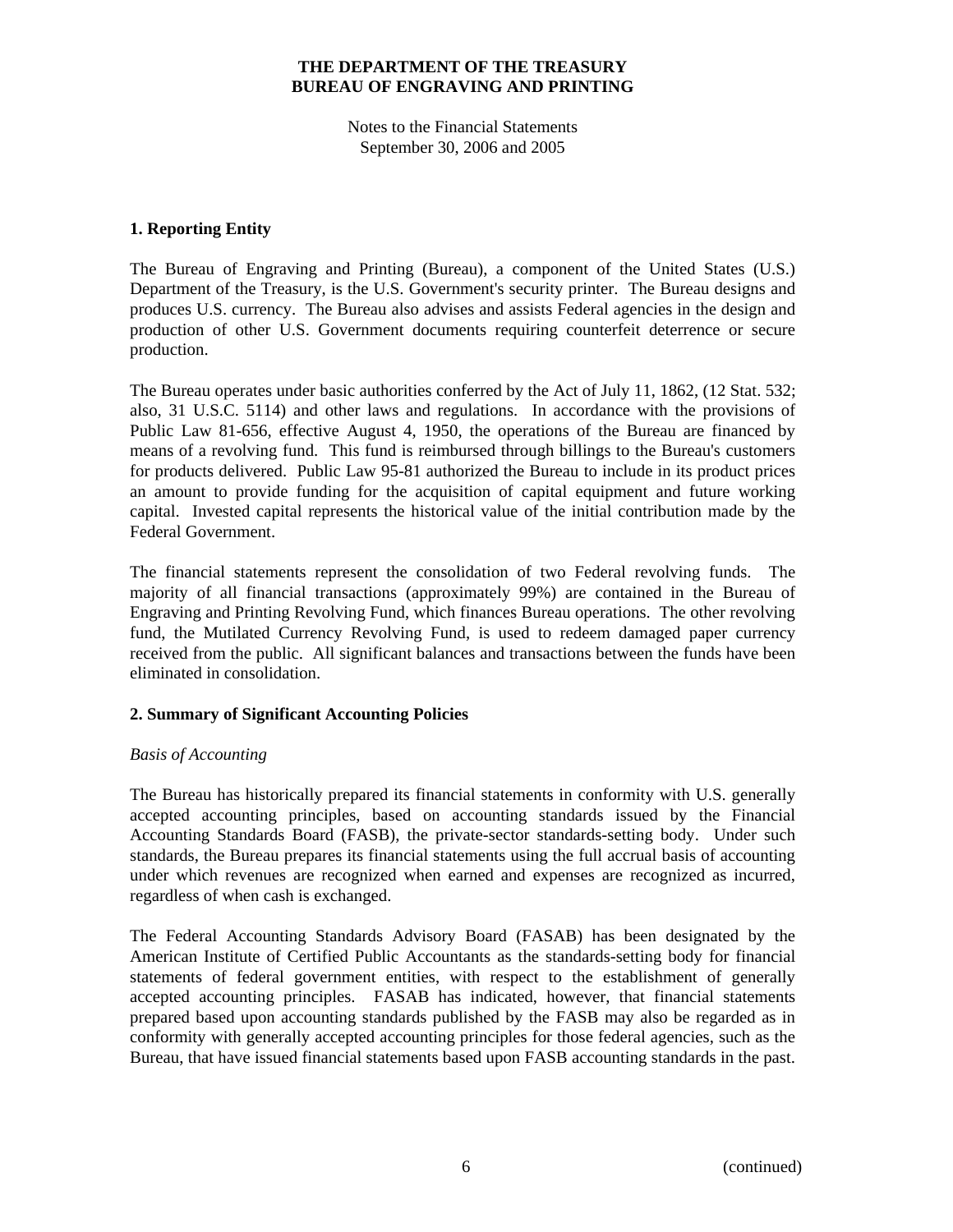Notes to the Financial Statements September 30, 2006 and 2005

Accordingly, consistent with historical reporting, the Bureau's financial statements are presented in accordance with accounting standards published by the FASB.

#### *Cash*

Cash represents the aggregate amount of the Bureau's funds held on deposit with the U.S. Treasury and are available to pay liabilities. The Bureau historically does not maintain significant cash balances in commercial bank accounts, and owns no cash equivalents.

#### *Equipment and Spare Parts*

In July 2005, the Bureau permanently ceased production of postage stamps for the U.S. Postal Service. Postage stamp related production equipment and spare parts were disposed of in accordance with applicable U.S. Government regulations.

#### *Estimation Process*

The preparation of financial statements in accordance with U.S. Generally Accepted Accounting Principles (GAAP) requires management to make estimates and assumptions that affect the reported amounts of assets and liabilities and related revenues and expenses. Those estimates most significant to the Bureau's financial statements are the actuarial estimates made by the Department of Labor (DOL) in arriving at the liabilities for workers' compensation, allowances for obsolescence, the useful lives of property and equipment, the likelihood of losses associated with contingent liabilities, and certain accrued expenses at the date of the financial statements. Such estimates and assumptions could change in the future as more information becomes known, which could impact the amounts reported and disclosed herein.

#### *Inventories*

Inventories are stated at standard cost, except for finished goods inventories, which are stated at weighted average unit cost. Both methods approximate actual cost. Cost elements included in work-in-process and finished goods inventories are direct materials, direct labor, manufacturing overhead, and manufacturing support.

#### *Property and Equipment*

Property and equipment are recorded at cost. Major alterations and renovations are capitalized, while maintenance and repair costs are charged to expense as incurred. The capitalization threshold is \$50,000. The Bureau capitalizes all cost associated with new construction and building improvements.

The Bureau occupies and uses buildings and land owned by the Department of the Treasury. In accordance with the Act establishing the revolving fund, the Bureau is not charged for the use of the buildings or land, but is responsible for maintenance and repair of all buildings and land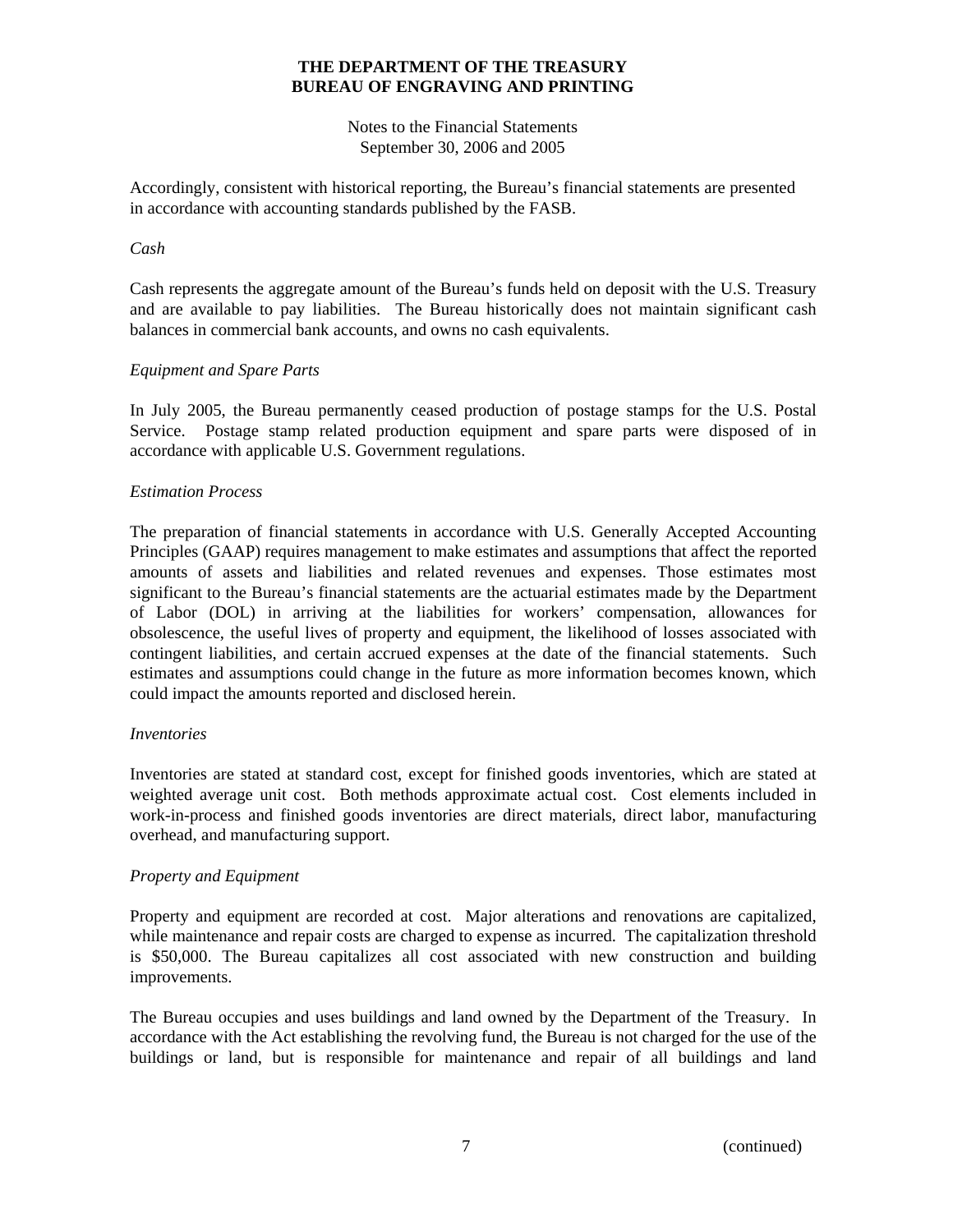Notes to the Financial Statements September 30, 2006 and 2005

improvements. The land and building shell for the Bureau's Western Currency Facility were donated by the City of Fort Worth, Texas to the Department of the Treasury. See Note 5 for details.

#### *Other Assets*

Other assets consist principally of machine repair parts and tools, which are used in the production of the Bureau's products. Other assets are stated at actual cost, net of reserve for obsolescence.

#### *Depreciation*

Depreciation of property and equipment is calculated using the straight-line method over the following estimated useful lives:

| Machinery and equipment                            | $3 - 15$ years |
|----------------------------------------------------|----------------|
| Building improvements                              | $3 - 40$ years |
| Information technology (IT) equipment and software | $3 - 5$ years  |
| Office machines                                    | $5 - 10$ years |
| Furniture and fixtures                             | $5 - 10$ years |
| Motor vehicles                                     | $3 - 9$ years  |

#### *Employee Retirement Plans*

Bureau employees participate in the contributory Civil Service Retirement System (CSRS) or Federal Employees' Retirement System (FERS), to which the Bureau and employees make contributions according to plan requirements. Consistent with reporting under multi-employer pension plans, the Bureau does not report CSRS and FERS assets, accumulated plan benefits or future liabilities, if any, applicable to its employees. This data is reported for plan participants by the Office of Personnel Management (OPM).

#### *Postretirement Benefits Other than Pensions*

Postretirement benefits for former Bureau employees, specifically health care costs and life insurance, are administered and paid by OPM through appropriations received from the U.S. Government. The Bureau does not reimburse OPM for these payments. The Bureau's financial statements do not include the cost of employee postretirement benefits paid by OPM, or the actuarial liability for such benefits.

#### *Workers' Compensation Costs*

The Federal Employee Compensation Act (FECA) provides income and medical cost protection to covered Federal civilian employees injured on the job, employees who have incurred a workrelated occupational disease and beneficiaries of employees whose death is attributable to a jobrelated injury or occupational disease. Claims incurred for benefits for the Bureau's employees under FECA are administered by DOL and are ultimately paid by the Bureau.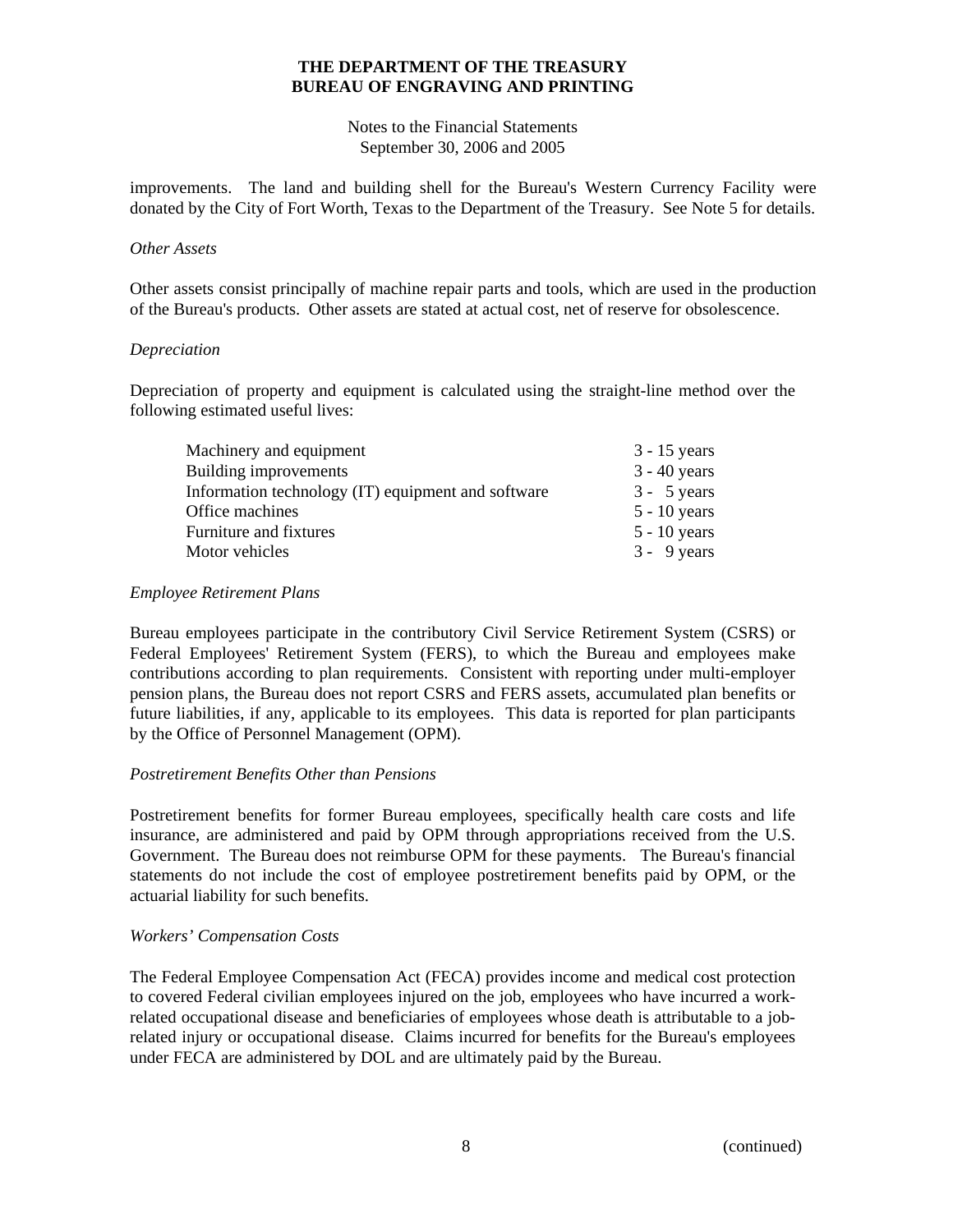Notes to the Financial Statements September 30, 2006 and 2005

The FECA liability consists of two components. The first component, the accrued FECA liability, is based on actual claims paid by DOL but not reimbursed by the Bureau. The Bureau reimburses DOL for the amount of actual claims normally within one to two years after payment is made by DOL. As a result, the Bureau recognizes a current and non-current liability for actual claims paid by DOL, to be reimbursed by the Bureau.

The second component, the actuarial FECA liability, is the estimated liability for future benefit payments. These future workers' compensation estimates were generated from an application of actuarial procedures developed to estimate the liability for future FECA benefits. The actuarial liability for future worker's compensation benefits includes the expected liability for death, disability, medical and miscellaneous costs for approved compensation cases, plus a component for incurred but not reported claims. The liability is determined using a method that utilizes historical benefit payment patterns related to a specific incurred period to predict the ultimate payments related to that period. These annual benefit payments have been discounted to present value using OMB's economic assumptions for 10-year Treasury notes and bonds, which resulted in a discount rate of 5.17% in year one and 5.31% there after. Based on information provided by DOL, the Department of the Treasury allocated the overall liability to Treasury components based on past claims paid.

#### *Annual, Sick and Other Leave*

Annual leave is accrued as a liability when earned and the accrual is reduced as leave is taken. The balance in this accrued liability account reflects current pay rates.

Sick leave and other types of non-vested leave are expensed as the leave is taken.

#### *Revenue Recognition*

Revenue from sales to the Federal Reserve System is recognized when finished goods satisfactorily pass all Bureau quality control standards and are delivered to the on-site Federal Reserve Depository vaults. Finished goods are released for shipment in accordance with customer requirements. Revenue from the sale of uncut currency to the public is recognized at the time the product is shipped. The Bureau does not record an allowance for returns because of a historically negligible return rate.

#### *Research and Development Costs and Advertising Costs*

Research and development costs and advertising costs are expensed as incurred. Advertising costs amounted to \$5.9 million and \$7.4 million in the years ended September 30, 2006 and 2005, respectively.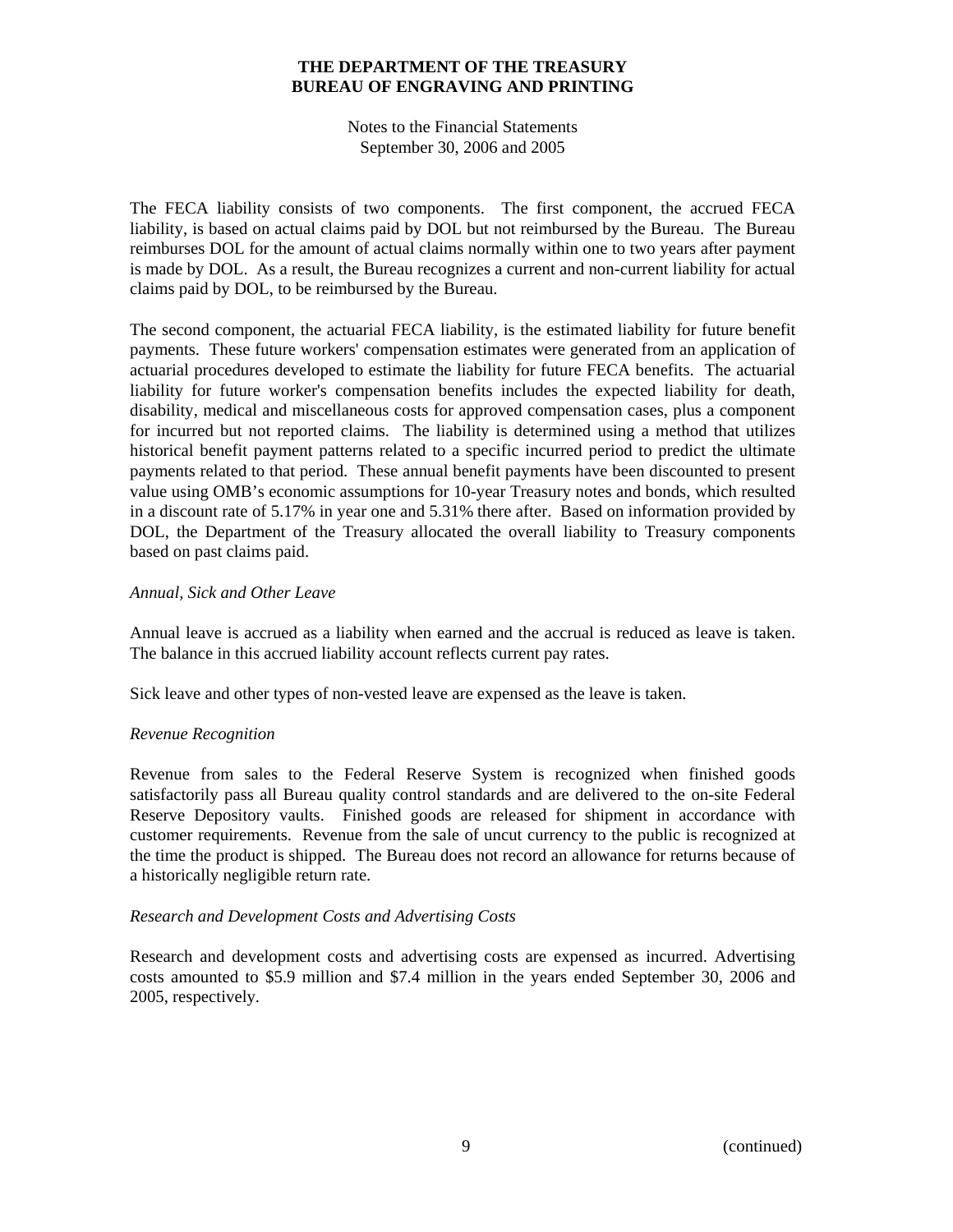Notes to the Financial Statements September 30, 2006 and 2005

#### *Tax Status*

The Bureau is a Federal entity, and therefore is not subject to Federal, state, or local income taxes. Accordingly, no provision for income taxes is required in the accompanying financial statements.

#### *Commitments and Contingencies*

Liabilities from loss contingencies, including environmental remediation costs not within the scope of FASB Statement No. 143, *Accounting for Asset Retirement Obligations*, arising from claims, assessments, litigation, fines and penalties, and other sources, are recorded when it is probable that a liability has been incurred and the amount of the assessment and/or remediation can be reasonably estimated. Loss contingencies that do not meet these criteria, but are reasonably possible and estimable are not accrued, but are disclosed in Note 12.

#### *Recently Adopted Accounting Standards*

In March 2005, the FASB issued Interpretation No. 47, *Accounting for Conditional Asset Retirement Obligations* (FIN 47), which requires a liability to be accrued if the reporting entity has a legal obligation to perform asset retirement activities and a reasonable estimate of the fair market value of the obligation can be made at fiscal year-end. FIN 47 also provides guidance as to when an entity would have sufficient information to reasonably estimate the fair value of an asset retirement obligation. The Bureau adopted the provisions of FIN 47 effective October 1, 2005. However, because the Bureau has no conditional asset retirement obligations that meet the above criteria, the adoption of FIN 47 had no effect on the Bureau's financial statements.

#### **3. Cash**

The year-end cash balances by fund are as follows as of September 30, 2006 and 2005:

|                                   | 2006               |     | 2005    |
|-----------------------------------|--------------------|-----|---------|
|                                   | (In Thousands)     |     |         |
| Bureau of Engraving and Printing  |                    |     |         |
| Revolving Fund<br><b>S</b>        | 163,992 \$ 182,510 |     |         |
| Mutilated Currency Revolving Fund | 737                |     | 740     |
| Total                             | 164.729            | \$. | 183,250 |
|                                   |                    |     |         |

The balance in the mutilated currency revolving fund, consisting of mutilated currency submitted by the public for redemption, is offset by a liability to the public.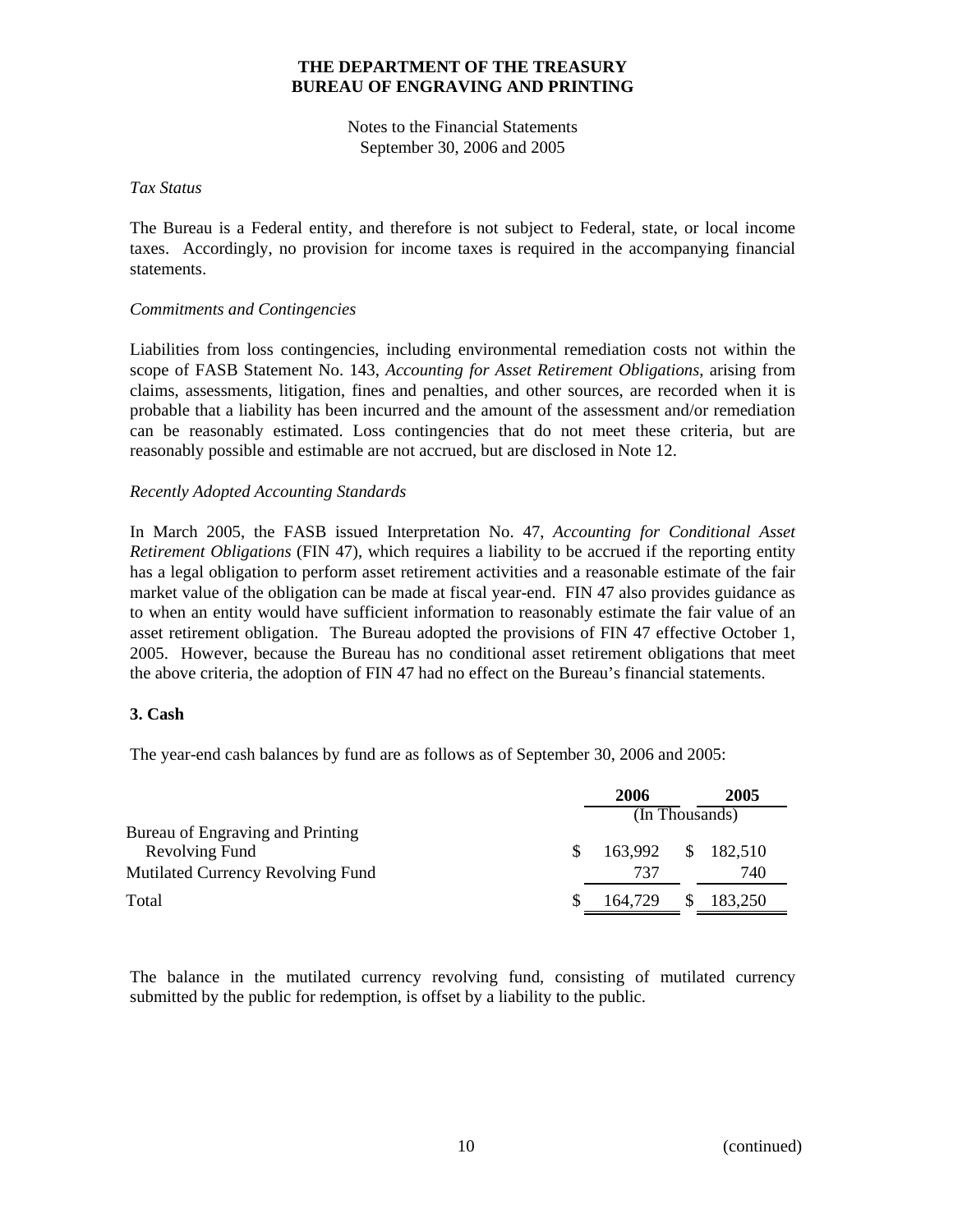Notes to the Financial Statements September 30, 2006 and 2005

#### **4. Inventories, net**

Inventories consist of the following as of September 30, 2006 and 2005:

|                                 |    | 2006                        |   | 2005   |
|---------------------------------|----|-----------------------------|---|--------|
|                                 |    | $(\overline{In}$ Thousands) |   |        |
| Raw material and supplies       | \$ | 33,019                      | S | 32,815 |
| Work-in-process                 |    | 32,688                      |   | 28,818 |
| Finished goods - currency       |    | 2,403                       |   |        |
| Finished goods - uncut currency |    | 15,406                      |   | 13,613 |
| Total                           | S  | 83,516                      |   | 75,246 |

The allowance for inventory obsolescence was \$615 thousand and \$741 thousand, at September 30, 2006 and 2005, respectively.

#### **5. Property and Equipment, net**

Property and equipment consist of the following as of September 30, 2006 and 2005:

|                                | 2006           | 2005                         |
|--------------------------------|----------------|------------------------------|
|                                |                | $(\overline{\ln}$ Thousands) |
| Machinery and equipment        | 416,782<br>\$. | 393,518<br>S.                |
| Building and land improvements | 215,851        | 206,575                      |
| IT equipment and software      | 17,224         | 14,592                       |
| Office machines                | 1,103          | 1,201                        |
| Furniture and fixtures         | 1,385          | 1,385                        |
| Donated assets - art work      | 125            | 125                          |
| Motor vehicle                  | 212            | 212                          |
|                                | 652,682        | 617,608                      |
| Less accumulated depreciation  | 411,486        | 385,623                      |
|                                | 241,196        | 231,985                      |
| Construction-in-progress       | 9,168          | 17,418                       |
| Net property and equipment     | 250,364        | 249,403<br>\$.               |

Deprecation expense for the years ended September 30, 2006 and 2005, was \$32.5 million and \$34.6 million, respectively.

The Bureau occupies and uses buildings and land owned by the Department of the Treasury. The land and building shell for the Fort Worth, Texas facility were donated by the City of Fort Worth to the Department of the Treasury in 1987, which holds the title thereto. At the time of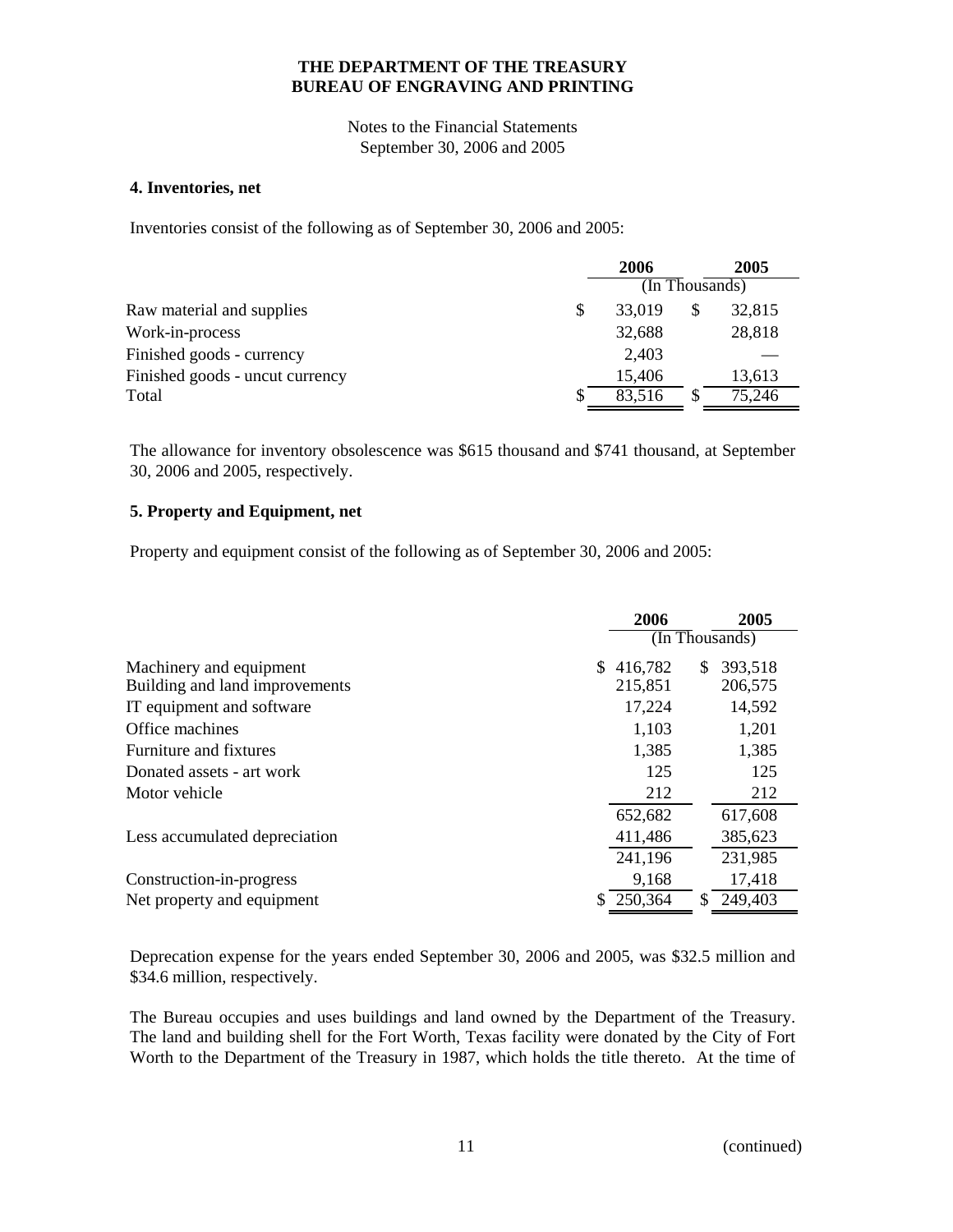Notes to the Financial Statements September 30, 2006 and 2005

donation, the land had an appraised value of \$1.5 million and the building shell cost was \$5.6 million. In accordance with the provisions of Public Law 81-656, Bureau financial statements include only the costs to build out the facility.

#### **6. Other Assets, net**

Other assets consist principally of machine repair parts and tools. The allowance for obsolescence for these parts and tools for the years ended September 30, 2006 and 2005, was \$5.1 million and \$4.8 million, respectively.

#### **7. Current Liabilities**

All current liabilities are funded and consist of the following as of September 30, 2006 and 2005:

|                   |    | 2006   | 2005           |
|-------------------|----|--------|----------------|
|                   |    |        | (In Thousands) |
| Intragovernmental | \$ | 5,269  | \$<br>7,222    |
| Other             |    | 37,213 | 38,038         |
| Total             | S  | 42,482 | \$<br>45,260   |

Accrued current liabilities consist of the following as of September 30, 2006 and 2005:

|                       | 2006         | 2005           |  |
|-----------------------|--------------|----------------|--|
|                       |              | (In Thousands) |  |
| Payroll               | \$<br>13,924 | \$<br>12,709   |  |
| <b>Annual Leave</b>   | 10,315       | 10,183         |  |
| Workers' compensation | 4,766        | 4,420          |  |
| Other                 | 760          | 503            |  |
| Total                 | 29,765       | 27,815         |  |

#### **8. Workers' Compensation Liability**

Claims incurred and paid by DOL as of September 30, 2006 and 2005, but not yet reimbursed to DOL by the Bureau, are approximately \$10.2 million and \$10.1 million, of which \$4.7 million and \$4.4 million represents a current liability, as of September 30, 2006 and 2005, respectively. The Bureau will reimburse DOL for these claims in the next two years. The Bureau's estimated non-current actuarially derived future workers' compensation liability was \$53.5 million and \$59.4 million as of September 30, 2006 and 2005, respectively.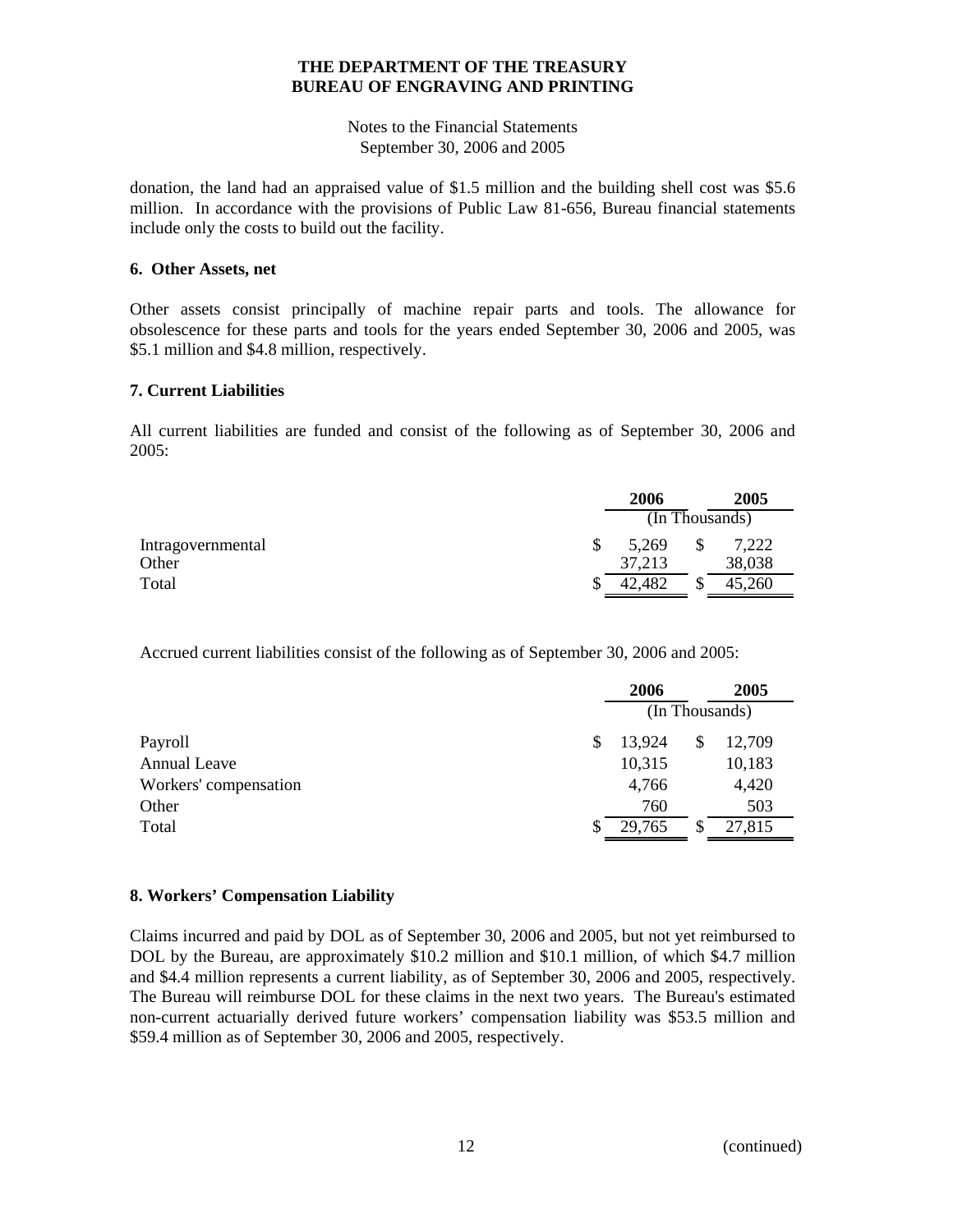Notes to the Financial Statements September 30, 2006 and 2005

#### **9. Employee Retirement Plans and Postretirement Benefits Other than Pensions**

Employer contributions to the retirement plans for 2006 and 2005 are \$15.9 million and \$15.7 million, respectively. The CSRS employer contribution rate for fiscal years 2006 and 2005 was 7.0%. The FERS agency contribution rate for fiscal years 2006 and 2005 was 11.2%. The cost of providing the CSRS and FERS benefits is more than the amounts contributed by the Bureau and the employees to OPM. The additional cost of providing benefits, including the cost financed by OPM, which is not included in the Bureau's Statements of Operations, totaled \$23.7 million and \$23.6 million in 2006 and 2005, respectively.

OPM paid costs totaling \$10.9 million and \$10.5 million for the Federal Employees Health Benefits Program (FEHBP) and Federal Employees Group Life Insurance (FEGLI) programs in 2006 and 2005, respectively. These costs are not included in the Bureau's Statements of Operations.

#### **10. Related Party Transactions and Concentration of Revenue**

The Bureau's principal customers are other Federal and quasi-Federal governmental organizations. During 2006 and 2005, the Bureau's sales to these organizations as well as the outstanding amounts due from them as of September 30, 2006 and 2005, are reflected in the following table:

|                                     | Sales for the year ended<br>September 30 |               |             | <b>Accounts Receivable as of</b><br>September 30 |
|-------------------------------------|------------------------------------------|---------------|-------------|--------------------------------------------------|
|                                     | 2006                                     | 2005          | 2006        | 2005                                             |
| Federal Reserve System:             |                                          |               |             |                                                  |
| <b>Currency Production</b>          | 444,297                                  | \$<br>476,762 | S<br>30,136 | \$<br>40,630                                     |
| <b>Mutilated Currency</b>           | 3,760                                    | 3,506         | 931         | 857                                              |
| <b>United States Postal Service</b> | 2,648                                    | 17,335        | 1,331       |                                                  |
| <b>Other Federal Agencies</b>       | 3,268                                    | 3,742         | 634         | 548                                              |
| Total                               | 453,973                                  | 501,345       | 33,032      | 42,038                                           |
| Total with the Public               | 23,324                                   | 10,719        |             |                                                  |
| Total                               | 477,297                                  | 512,064       | 33,032      | 42,038                                           |

In 2001, the Bureau and the U.S. Postal Service entered into an agreement that gradually phased out production of postage stamps at the Bureau over a five-year period ending in 2005, with only delivery and storage services continuing through 2006.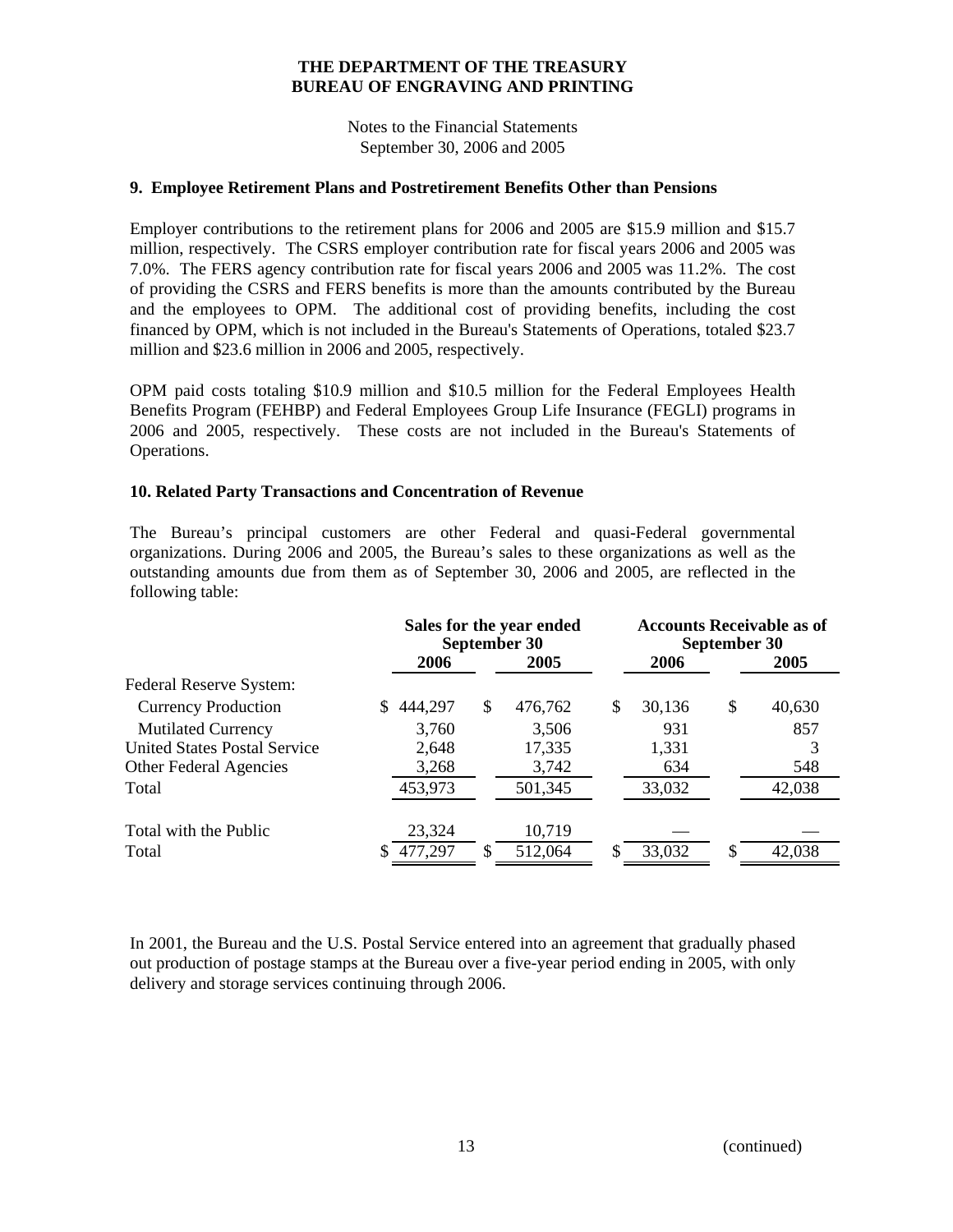Notes to the Financial Statements September 30, 2006 and 2005

Other Federal sales revenues are derived principally from the sale of security printing products to U.S. Government agencies and fees charged to the Federal Reserve for the redemption of mutilated currency.

#### **11. Principal Suppliers**

The Bureau is dependent upon sole suppliers for distinctive currency paper, certain advanced counterfeit deterrent inks and currency paper fibers.

#### **12. Commitments and Contingencies**

The Bureau is a party in various administrative proceedings, legal actions, and claims brought against the Federal Government by employees, contractors, and other parties. Contingencies for litigations involving the Bureau, where the risk of loss was reasonably possible, were approximately \$2.9 million and \$0 as of September 30, 2006 and 2005, respectively.

Since the risk of loss for these litigations was not probable, the Bureau did not record any liability. Management believes that the ultimate resolution of these litigations will not have a material impact on reported results of operations, financial position and cash flows.

Judgments resulting from litigation against the Bureau are paid by the Department of the Treasury Judgment Fund. The Bureau is required to reimburse the Judgment Fund for paid claims related to employee discrimination and contract disputes. There were no amounts due to the Judgment Fund in fiscal years 2006 and 2005.

In 2006, the Bureau contracted to purchase currency production equipment, incorporating automated inspection and packaging capabilities, costing approximately \$34 million that will be delivered in 2007.

The Bureau does not carry commercial insurance on its physical assets because by law the Federal Government is self-insured.

The Bureau has not entered into any long-term leasing arrangements.

#### **13. Staffing**

In 2005, in order to better match facility staffing and production requirements, the Bureau offered voluntary employee separation incentives. As a result, in 2005, approximately 100 employees accepted the incentives and the Bureau incurred and paid the related expenses of approximately \$2.6 million. No voluntary employee separation incentives were offered or paid in 2006.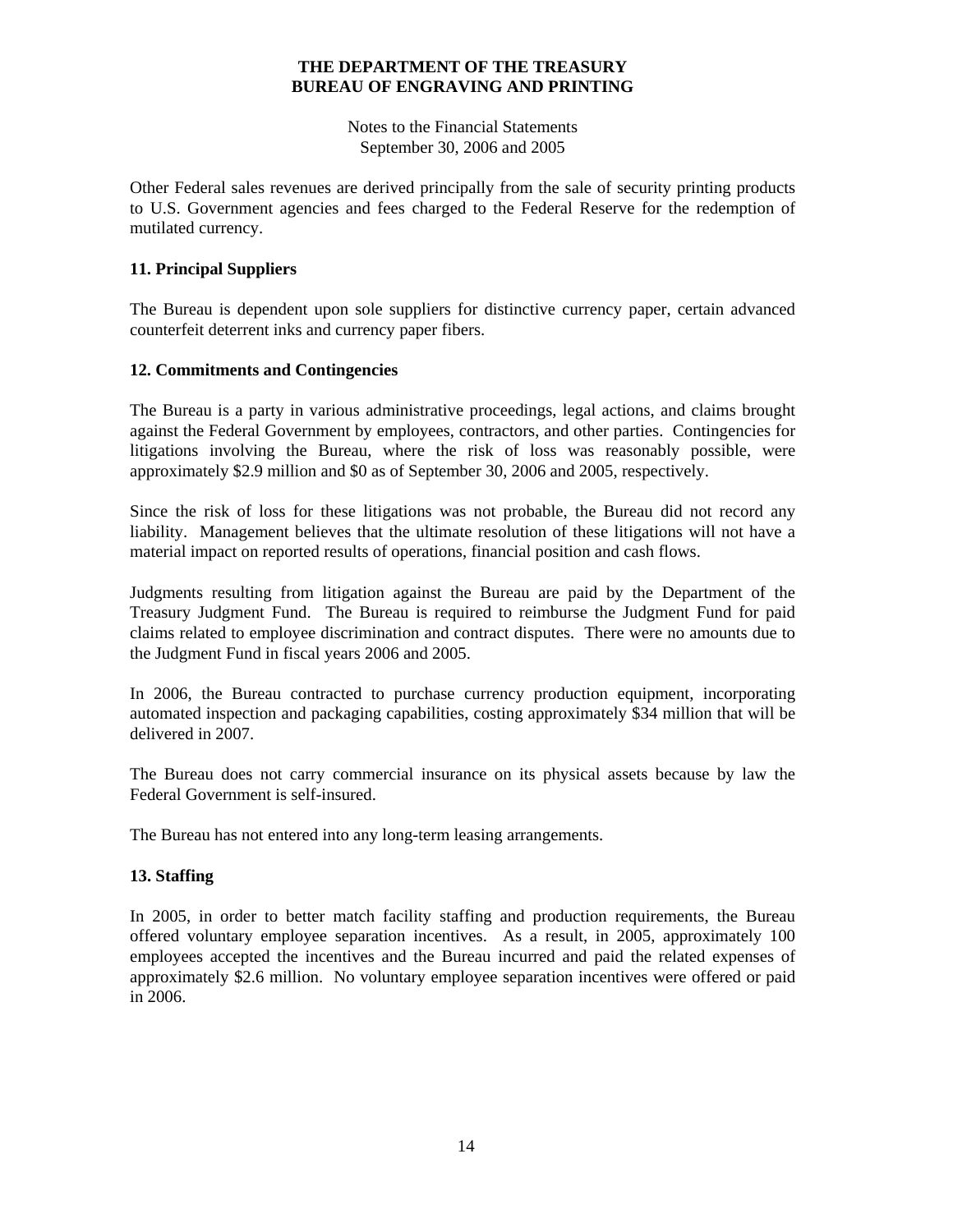

# DEPARTMENT OF **THE TREASURY BUREAU** OF ENGRAVING **AND PRINTING WASHINGTON,** D.C. **20228**

#### Management's Report on Internal Control Over **Financial Reporting**

**We as management** of **the Bureau** of Engraving and Printing (Bureau) are **responsible** for establishing and maintaining adequate internal control over financial **reporting** and **for** our assertion on the effectiveness of internal control over financial reporting. The Bureau's internal control over financial **reporting** is designed **to** provide reasonable assurance regarding the reliability of financial reporting and the preparation of financial statements for **external** purposes in **accordance** with U.S. generally **accepted** accounting principles.

The Bureau's internal control over financia1 reporting includes those **policies** and procedures that:

- pertain to the maintenance of records that, in reasonable detail, accurately **and** fairly reflect our transactions and dispositions of **the** assets **of the Bureau;**
- provide reasonable assurance that our **transactions** are **recorded** as necessary to permit preparation of our financial **statements** in accordance **with** U.S. generally accepted accounting principles, and that receipts and expenditures of the Bureau are **being** made **in accordance** with authorizations of management of the Bureau; and
- provide reasonable assurance regarding prevention or timely detection of unauthorized acquisition, **use,** or disposition of the Bureau's **assets** that could have a material effect on the financial statements.

Because of its inherent limitations, internal **control** over financial reporting may not prevent or detect misstatements. Also, **projections** of any evaluation of effectiveness to future periods are subject to the risk that internal controls may become inadequate **because of changes in conditions, or that the** degree of compliance with the policies or procedures may deteriorate.

We assessed the effectiveness of the Bureau's internal control over financial reporting as of September **30,2006. In** making this **assessment,** the Bureau **used** the **criteria** established **in the** *Internal Control* - *Inlegred* **Framework issued by the Committee** of Sponsoring **Organizations** of **the Treadway**  Commission (COSO).

Based on our assessment and those criteria, we conclude that the Bureau **maintained effective internal**  control over financial reporting as of September 30,2006.

KFMG LLP, an independent public accounting firm, has issued **their reports,** included **herein, on** (1) our financial statements; (2) our compliance with certain provisions of laws, regulations, and contracts and other matters; and (3) our assertion on the effectiveness of internal control **over** financial reporting.

**Lmry R** *Felix Director* 

 $LACA$ 

*Leonard* **R** *OIijaP Chief Financial Oflcer* 

October 27,2006 **Washington,** DC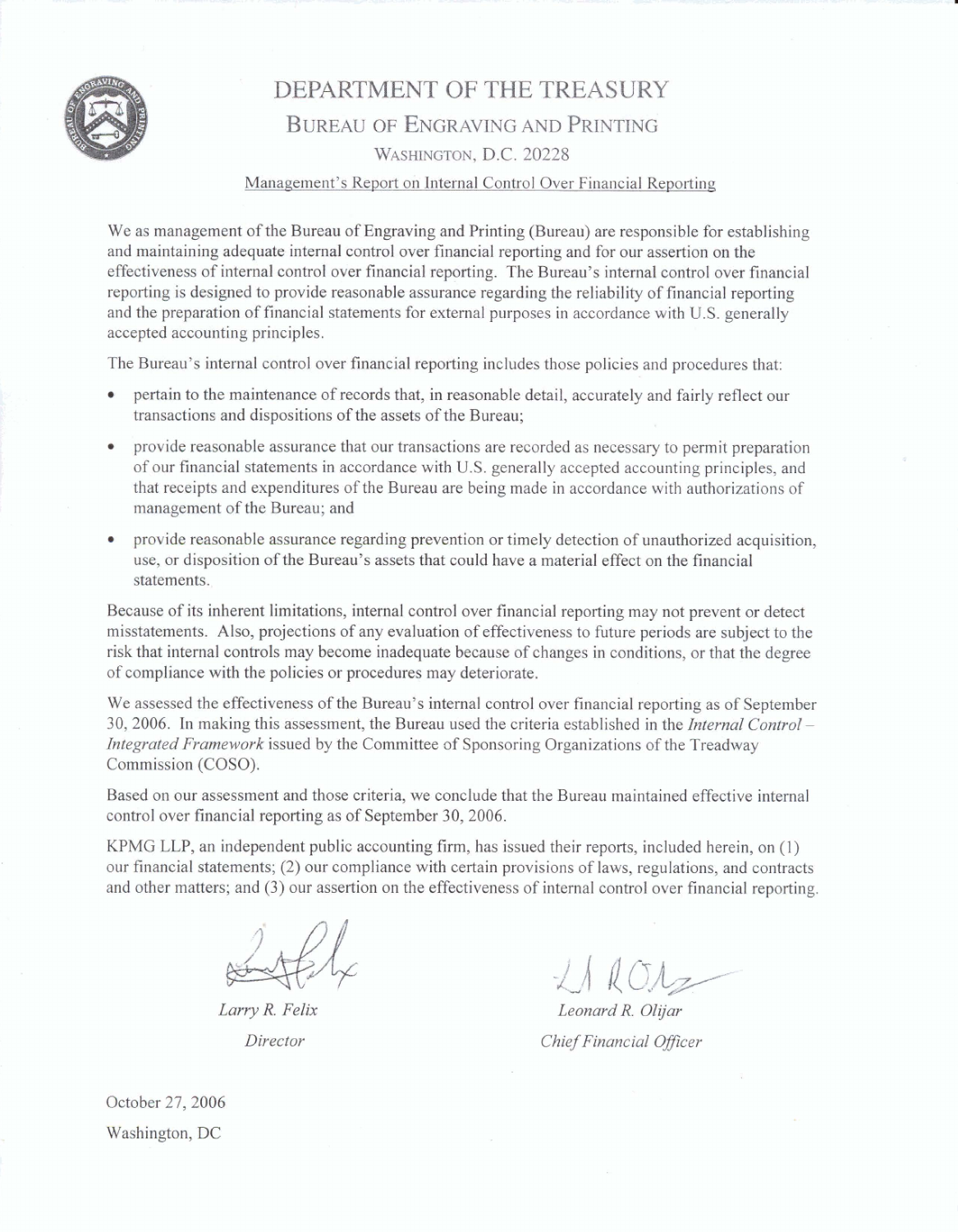

**KPMG LLP**  2001 M Street, NW Washington, DC 20036

#### **Independent Auditors' Report on Internal Control Over Financial Reporting**

To the Inspector General, Department of the Treasury, and The Director of the Bureau of Engraving and Printing, Department of the Treasury:

We have examined management's assertion, included in the accompanying "Management's Report on Internal Control Over Financial Reporting," that the Bureau of Engraving and Printing (Bureau) maintained effective internal control over financial reporting as of September 30, 2006, based on the criteria established in *Internal Control – Integrated Framework* issued by the Committee of Sponsoring Organizations (COSO) of the Treadway Commission. The Bureau's management is responsible for maintaining effective internal control over financial reporting and for its assertion on the effectiveness of internal control over financial reporting. Our responsibility is to express an opinion on management's assertion based on our examination.

Our examination was conducted in accordance with attestation standards established by the American Institute of Certified Public Accountants and the standards applicable to attestation engagements contained in *Government Auditing Standards*, issued by the Comptroller General of the United States and, accordingly, included obtaining an understanding of internal control over financial reporting, testing, and evaluating the design and operating effectiveness of internal control, and performing such other procedures as we considered necessary in the circumstances. We believe that our examination provides a reasonable basis for our opinion.

Because of inherent limitations in any internal control, misstatements due to error or fraud may occur and not be detected. Also, projections of any evaluation of internal control over financial reporting to future periods are subject to the risk that the internal control may become inadequate because of changes in conditions, or that the degree of compliance with the policies or procedures may deteriorate.

In our opinion, management's assertion that the Bureau maintained effective internal control over financial reporting as of September 30, 2006 is fairly stated, in all material respects, based on the criteria established in *Internal Control – Integrated Framework* issued by COSO.

In accordance with *Government Auditing Standards*, we are required to report findings of deficiencies in internal control, violations of certain provisions of laws, regulations, and contracts, noncompliance with which could have a direct and material effect on the determination of the Bureau's financial statement amounts, certain other matters and any fraud and illegal acts that are more than inconsequential that come to our attention during our examination. We are also required to obtain the views of management on those matters. We performed our examination to express an opinion on management's assertion, included in the accompanying "Management's Report on Internal Control Over Financial Reporting," that the Bureau maintained effective internal control over financial reporting as of September 30, 2006, based on the criteria established in *Internal Control – Integrated Framework* issued by COSO and not for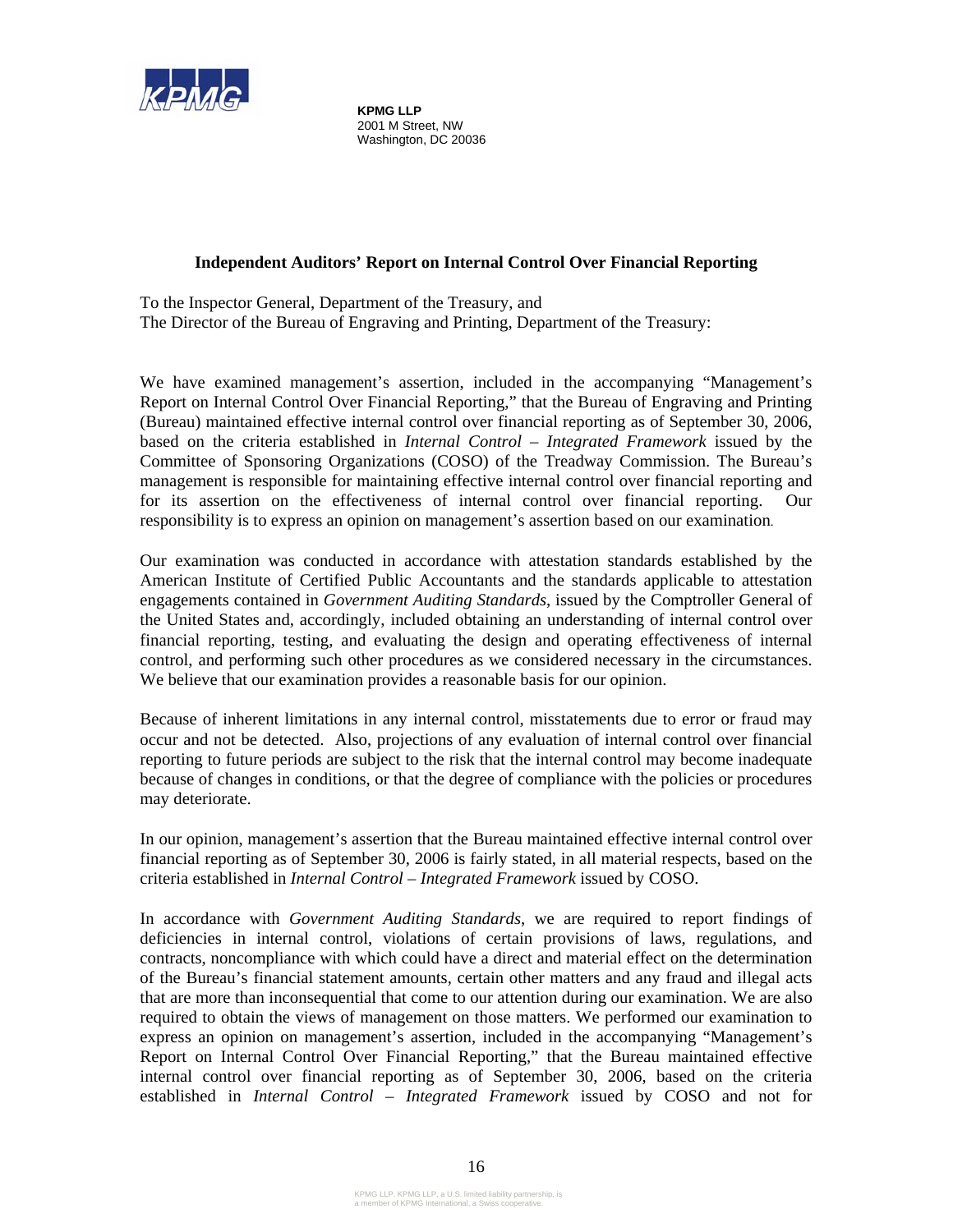

the purpose of expressing an opinion on compliance and other matters; accordingly, we express no such opinion. Our examination disclosed a condition that is required to be reported under *Government Auditing Standards* involving internal control over financial reporting and its operations that we consider to be a reportable condition. However, this reportable condition is not considered to be a material weakness. The condition, along with the view of management, is described in Exhibit I of this report.

Under standards issued by the American Institute of Certified Public Accountants, reportable conditions are matters coming to our attention relating to significant deficiencies in the design or operation of the internal control over financial reporting that, in our judgment, could adversely affect the Bureau's ability to record, process, summarize, and report financial data consistent with the assertions by management in the financial statements. Material weaknesses are reportable conditions in which the design or operation of one or more of the internal control components does not reduce to a relatively low level the risk that misstatements caused by error or fraud, in amounts that would be material in relation to the financial statements being audited, may occur and not be detected within a timely period by employees in the normal course of performing their assigned functions.

In accordance with *Government Auditing Standards*, we also noted certain additional matters that we have reported to management of the Bureau in a separate letter dated October 27, 2006.



October 27, 2006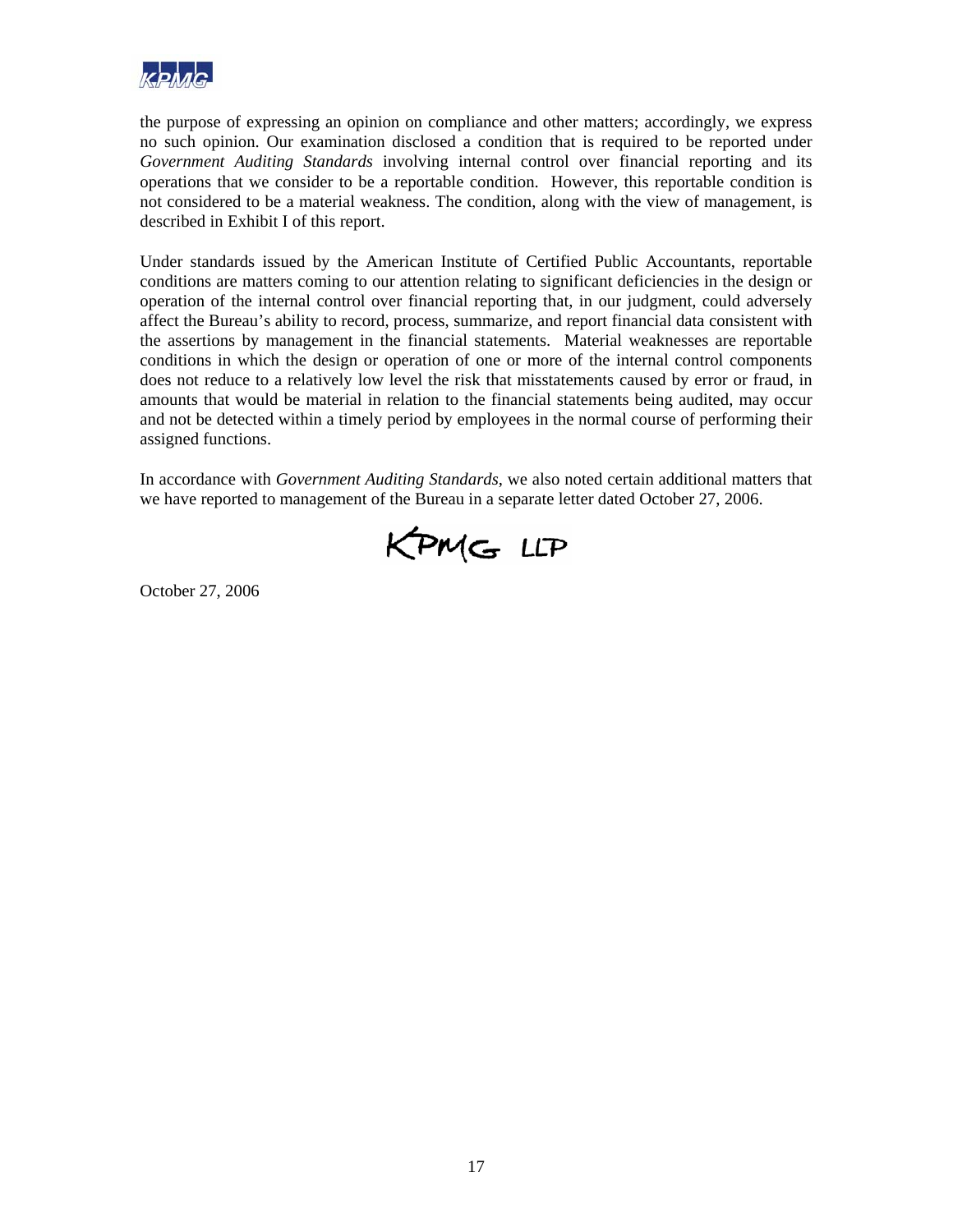# **Exhibit I**

# Fiscal Year 2006 Reportable Condition

#### **Controls over inventory held by others**

The Bureau has a contract with a vendor that requires the vendor to ship a certain raw material directly to the Bureau's paper provider for further processing before it can be shipped to the Bureau. Since the Bureau does not track the vendor's use of this material in paper production, the Bureau assumes that all the purchases of these raw materials were used by its vendors in production instantly and therefore, the Bureau records the purchase price as cost of goods sold at the time the raw materials are shipped to the Bureau's paper providers. However, at the end of FY 2006, the Bureau determined that there were approximately 28,000 pounds of this raw material with historical cost of \$3.8 million that had not been used by the vendor in the paper production as of fiscal year end and as such, should have been reflected as inventory at fiscal year end in accordance with U.S. generally accepted accounting principles. Accordingly, the Bureau adjusted the inventory and cost of goods sold balances to properly report this amount in its financial statements. The Bureau had approximately \$2.3 million of such raw materials held by the vendor as of September 30, 2005.

Without effective controls surrounding the tracking of the purchase and usage of such materials, inventory and cost of goods sold reported in the Bureau's financial statements could be materially misstated.

#### **Recommendations**

We recommend that the Bureau:

- Implements controls to ensure that the purchase and usage of these type of materials are properly tracked and recorded in the Bureau's financial statements in accordance with GAAP.
- Conducts periodic visits to the vendor's facility and conduct an inventory count of the balance on hand specifically at fiscal year-end.

#### **Management's Response**

We concur with the finding and will implement controls necessary to ensure that the purchase and usage of these type of materials are properly tracked and recorded in the Bureau's financial statements, and will conduct periodic visits to vendors' facilities to conduct inventory counts of the balance on hand.